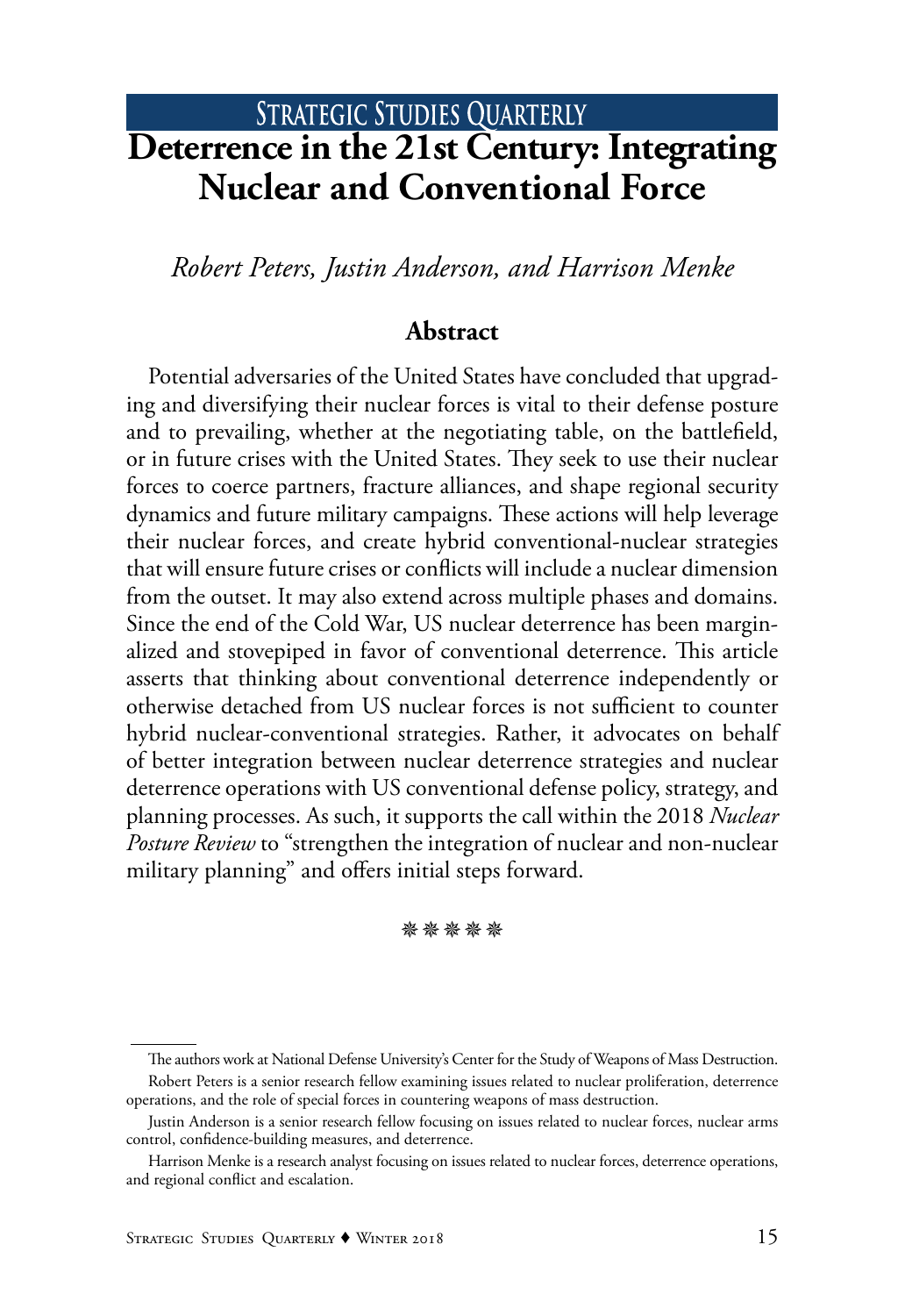During the Cold War, *deterrence* often served as shorthand for *nuclear deterrence* with US nuclear forces playing a primary role in US deterrence strategies. However, following the collapse of the Soviet Union, nuclear deterrence faded into the background of US national security policy, defense strategy, and military operations. For many policy makers in the 1990s and 2000s, nuclear forces appeared to play a peripheral and declining role. Nuclear deterrence and nuclear-capable forces became increasingly associated with deterring a small set of narrowly defined, highly unlikely scenarios involving attacks against the US or allied homelands with nuclear or other weapons of mass destruction. In turn, nuclear deterrence and nuclear-capable platforms became increasingly marginalized in the national defense community and separate from the exercises and planning associated with conventional forces and conventional operations. Nuclear-capable forces were often viewed as obsolescent niche capabilities that existed for remote emergencies. While such a posture made sense in the immediate post–Cold War international environment, it is increasingly incapable of countering emerging threats.

Yet, as stated in the 2018 *Nuclear Posture Review* (*NPR*), nuclear-armed potential adversaries have not followed the United States in reducing the role and salience of nuclear forces.<sup>1</sup> In recent years North Korea, Russia, and China have seemingly surveyed the geopolitical environment, assessed the prospects of a future armed conflict with the United States and its allies, and fundamentally rejected the premise that nuclear forces are fading from geopolitical prominence or declining in military utility. These potential adversaries appear committed to developing and implementing strategies and plans for their nuclear-capable delivery systems that will provide their leaders with various use or employment options across the spectrum of crisis and conflict.<sup>2</sup> These hybrid strategies combine conventional and unconventional weapons, to expressly include a significant and growing role for their nuclear-capable forces. Such options are likely intended to both complement and support deterrence and other military-political objectives by actively shaping and complicating the decision making and defense planning of their potential adversaries, namely the United States and its global alliances. This is relevant particularly with regard to potential hostilities within their home regions.<sup>3</sup> These states appear prepared to deliberately and rapidly escalate up to, and potentially past, the nuclear threshold early within an armed conflict, if necessary. Importantly, their calculus of what constitutes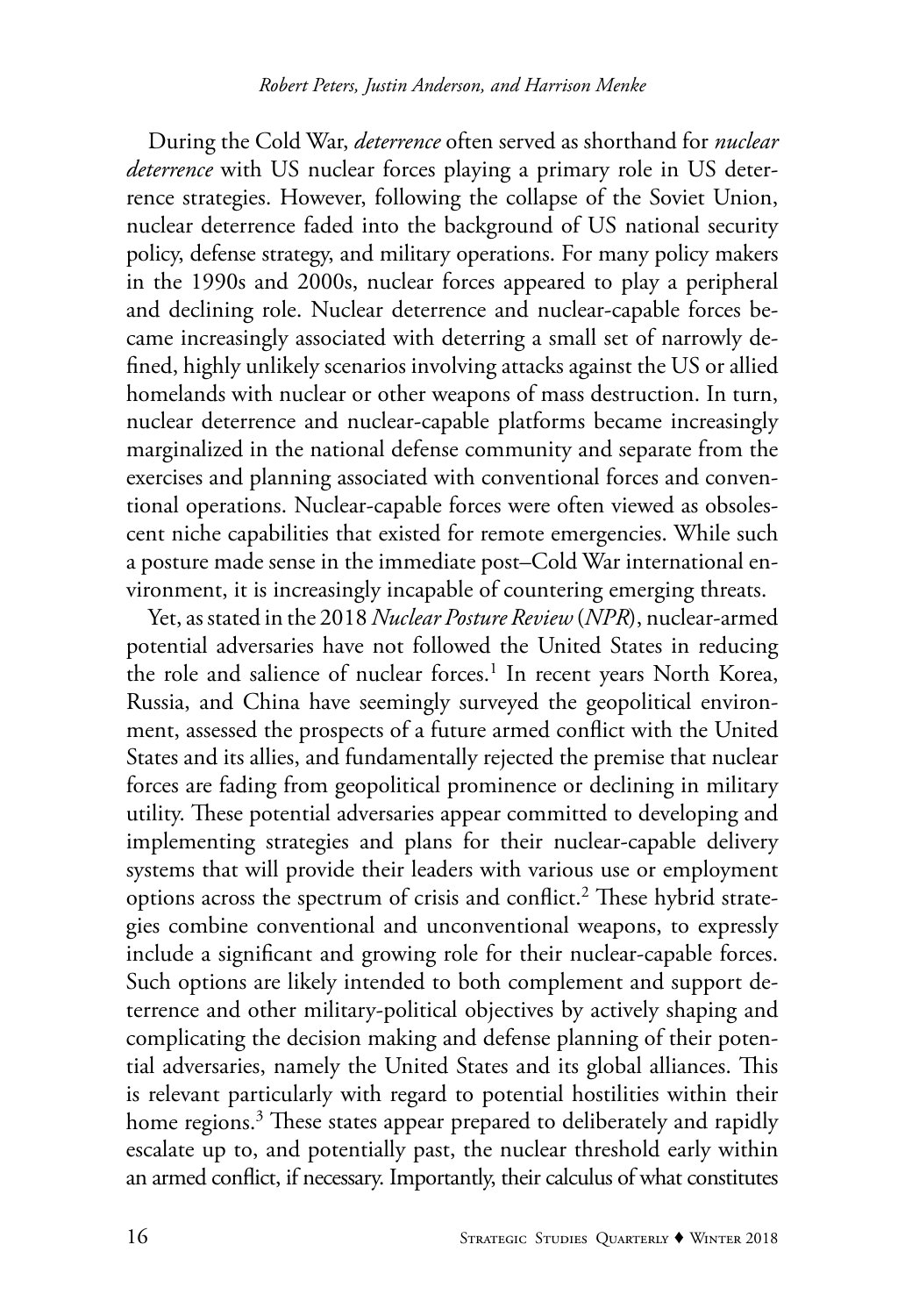*early* and *necessary* in a period of hostilities may fundamentally differ from that of the United States, creating a mismatch of perception and risk assessment that could surprise the United States in the future. This requires a serious reevaluation of how best to deter nuclear-armed adversaries, the role US nuclear-capable forces should play within these deterrence strategies, and how to integrate these forces with other US capabilities to present a seamless deterrence posture.

US deterrence policy and strategy, however, has proven slow to respond to adversary hybrid strategies, as US strategic thought on deterring nuclear-armed potential adversaries has struggled to keep up.<sup>4</sup> Adversaries have evolved the roles, responsibilities, and capabilities of their nuclear forces as well as integrated these forces with conventional concepts and capabilities. These strategies and operations use a hybrid conventional-nuclear approach to shape and influence regional security dynamics prior to a conflict or crisis by using nuclear capabilities in a manner calculated to place pressure upon US allies and to influence allied and US cost-benefit analyses.<sup>5</sup> Adversaries may be willing to brandish or even employ nuclear forces to secure victory on the battlefield or at the negotiating table. While potential adversaries of the United States have thought deeply on the topic of how integrating conventional and strategic capabilities can provide new options for deterrence and war-fighting operations, US deterrence thought has remained largely static since the Cold War. Indeed, the United States has yet to develop a cohesive, comprehensive approach bringing together what the Joint Staff defines as the "three Cs" of deterrence: capabilities, credibility, and communication. All of this hinders the ability of the United States to address present and future deterrence and assurance requirements that may require a mix of nuclear-capable and conventional forces simultaneously carrying out a range of operations to deter and defeat an adversary.

With these challenges in mind, this article asserts that nuclear forces will be active components across the full range of Russian, Chinese, and North Korean military activities; thus, thinking about conventional deterrence independently or otherwise detached from US nuclear forces is not sufficient to counter hybrid nuclear-conventional strategies. Rather, we reaffirm the 2018 *NPR* and advocate for more closely integrating US nuclear deterrence strategies and nuclear deterrence operations with conventional defense policy, strategy, and planning processes.6 This approach will allow civilian policy makers and military commanders to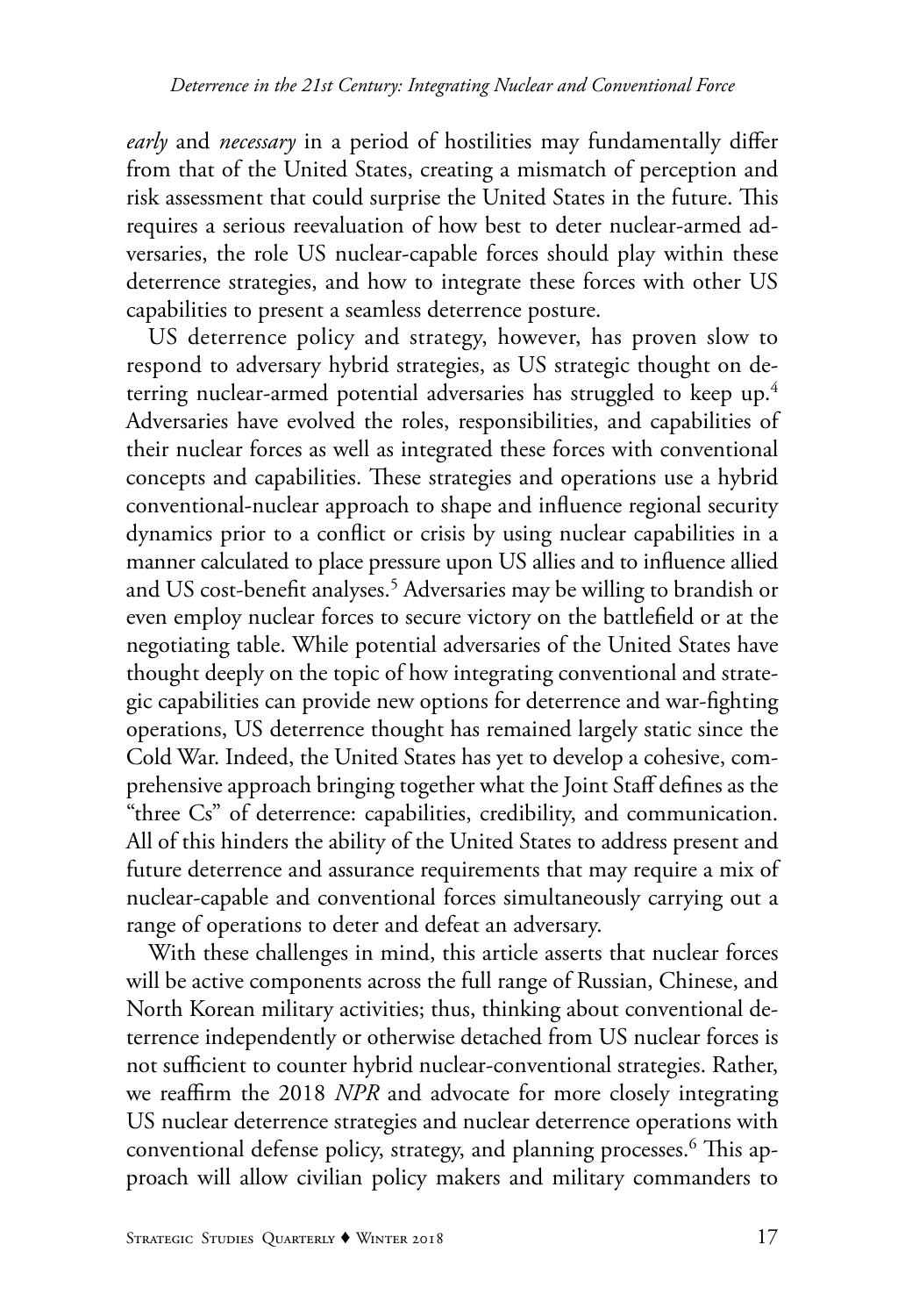better posture US forces and tailor deterrence strategies to address present and future challenges. By ensuring that US nuclear and conventional forces complement each other across geographic theaters and strategic domains, the United States can prevent adversaries from calculating that forces equipped with weapons of mass destruction (WMD) grant them a tactical or strategic advantage in a future crisis or conflict with the United States and its allies.

## **Understanding Adversary Hybrid Conventional-Nuclear Strategies**

Deterrence is about influencing a potential adversary's cost-benefit calculus, assessment of risk, and decision-making processes. It requires a thorough understanding of a potential adversary's priorities, perceptions, and strategies.7 Today, it appears a common strategic logic drives adversaries to adopt an approach to the United States and its allies that prominently includes a significant role for nuclear weapons, up to and including their potential employment during an armed conflict.<sup>8</sup> Indeed, as Indian general Krishnaswamy Sundarji reportedly observed following the 1991 Gulf War, "If you are going to fight the United States, you better have nuclear weapons."9 General Sundarji's quip appears to have taken root, as the 2018 *NPR* acknowledges that nuclear-armed potential adversaries are developing, modernizing, and expanding their nuclear forces and integrating them into their military posture and strategy to offset the US conventional advantage.<sup>10</sup> As Gen John Hyten, commander of US Strategic Command (USSTRATCOM), observed, "We have adversaries that are looking at integrating nuclear, conventional, space and cyber, all as part of a strategic deterrent."11 We believe the *NPR* and General Hyten highlight a significant trend and convergence in adversary thinking toward a strategy intended to counter the United States and coerce its partners and allies.

Nuclear-armed adversaries—North Korea, Russia, and China—consider the United States the primary threat to their security.<sup>12</sup> All three believe the United States seeks to encircle them and stunt their regional and global ambitions; in Moscow and Pyongyang this is viewed as part of a broader effort aimed at crippling or deposing their ruling regimes.<sup>13</sup> For example, the Russian national security strategy explicitly states the United States and its allies seek to oppose an independent Russia in order to retain their dominance in world affairs.<sup>14</sup> Democratic People's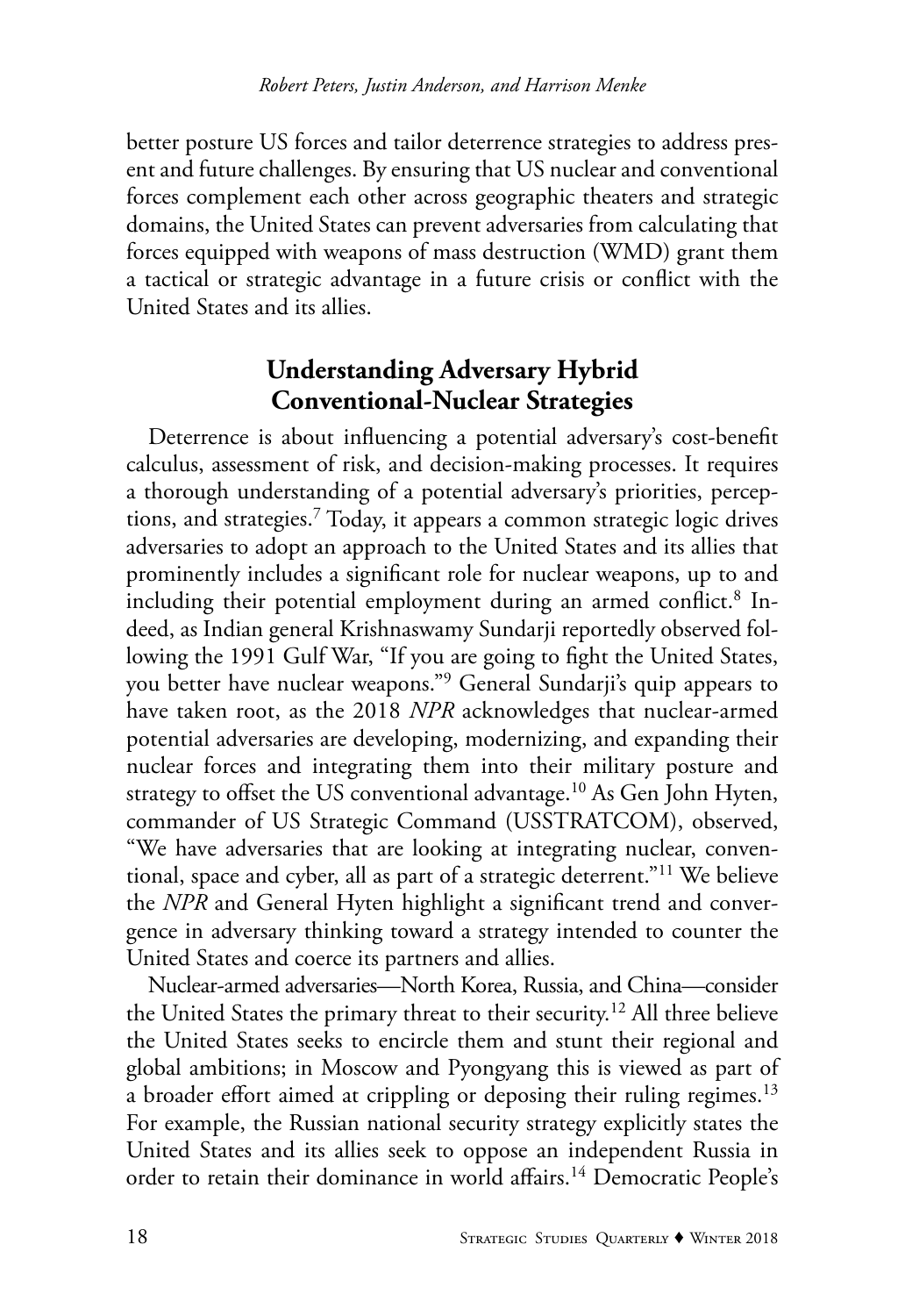Republic of Korea (DPRK) official statements have echoed the same sentiment, explaining, "the US persistent labeling of the DPRK's measures for bolstering up the capability for self-defense as [a] 'threat' is nothing but a pretext for justifying its aggressive hostile policy towards the DPRK and [its] strategy for dominating Asia."15 Should conflict erupt, they believe the United States is prepared to negate their nuclear arsenals, disrupt their command and control (C2), and decapitate their leadership through rapid (conventional and/or nuclear) precision strikes and responsive missile defense intercepts.16 As Lora Saalman, a scholar on Chinese security issues, notes, "With the addition of prompt global strike (PGS) to [the US] strategic lexicon, Chinese perceptions on US 'absolute security' (*juedui anquan*) have assumed renewed urgency and focus. The ability for Washington to conduct a preemptive strike against Beijing without fear of retaliation cuts to the heart of the concept that Washington seeks primacy at Beijing's expense."<sup>17</sup>

This view is common among leaders in Moscow, Pyongyang, and Beijing. It is informed by their analysis of US-led military campaigns during the post–Cold War era, particularly those that resulted in the overthrow, capture, and/or demise of political leaders who opposed the United States (e.g. Slobodan Milosevic, Saddam Hussein, and Mu'ammar Gadhafi). This fear was aptly described by Alexei Arbatov, former deputy chair of the Russian Duma Defense Committee, in 2000:

The NATO bombing campaign against Yugoslavia has left the Russian people with a vivid image of a possible future scenario—with Russia on the receiving end of surgical strikes against industrial, infrastructure, and military targets. These strikes would be especially targeted against nuclear forces and [command, control, and communication] sites, and would be sufficiently selective not to provoke a nuclear response. They would, however, efficiently destroy Russia's deterrence capability within a few days or weeks.<sup>18</sup>

In Arbatov's assessment, no target can be assumed to remain beyond the reach of the United States. Russia, China, and North Korea fear that continued US investment in advanced technologies may grant Washington an even broader suite of options to methodically and systematically dismember their regimes in the future.<sup>19</sup> As explained by North Korean state-run news agency KCNA, only robust nuclear capabilities can preserve the regime: "The Saddam Hussein regime in Iraq and the Gaddafi regime in Libya could not escape the fate of destruction after being deprived of their foundations for nuclear development and giving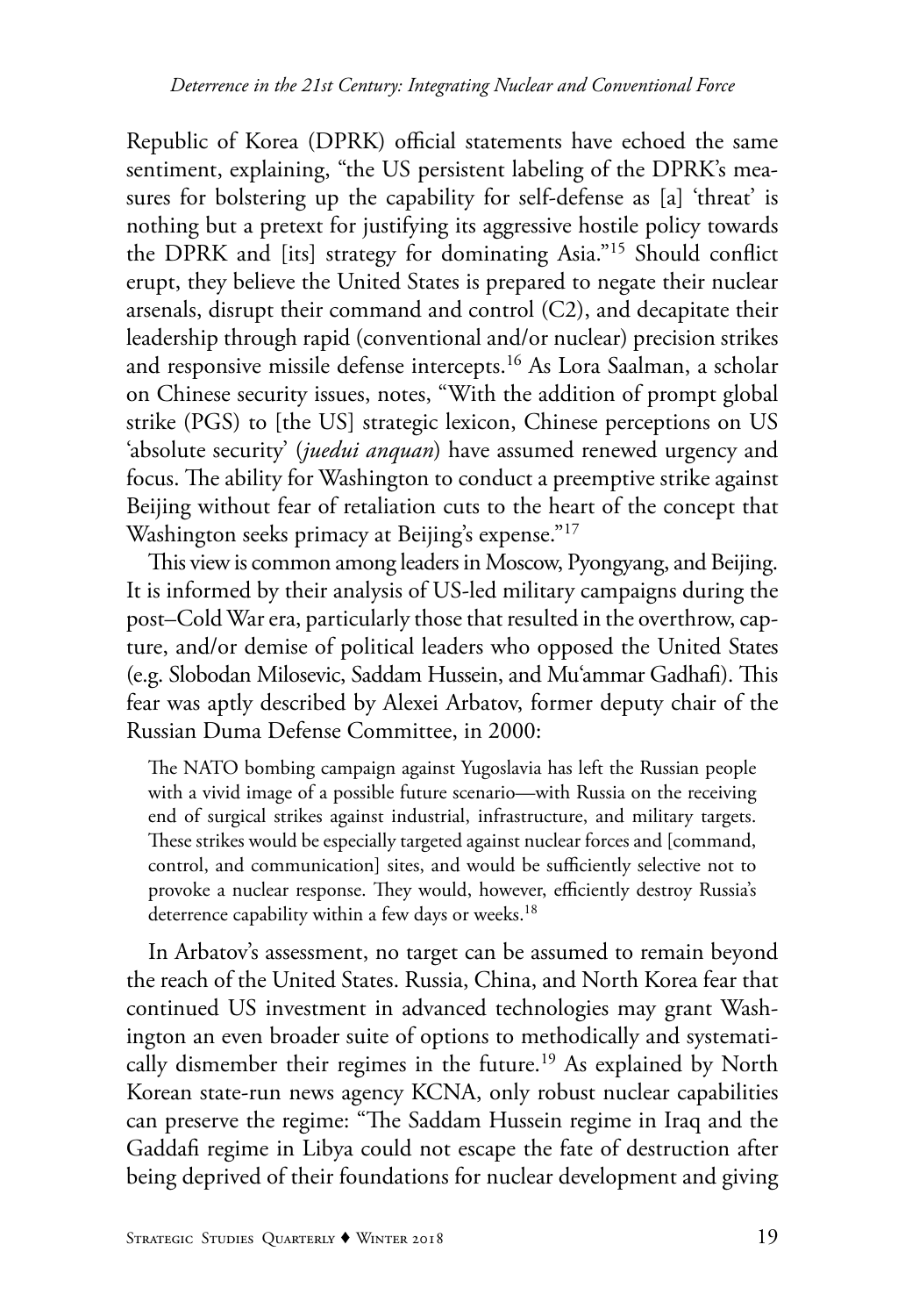up nuclear programs of their own accord."<sup>20</sup> It should be noted these concerns are particularly acute in Pyongyang and Moscow; in relative terms, China appears to feel more secure against the United States—but similarly chafes against a regional and international security order it believes favors the United States and keeps others, to include their state, from growing strong enough to either challenge it or reshape the Indo-Pacific region to their liking.

Concerns over US capabilities and intentions have collectively increased North Korean, Russian, and Chinese commitments to nuclear forces. They consider these forces vital to securing their status as major powers and compensating for inferior conventional military capabilities. All three fundamentally reject the idea that nuclear weapons are becoming less relevant to geopolitics or military affairs. In contrast, they have increased their reliance on nuclear weapons for deterrence as well as defense. Indeed, nuclear forces represent an important asymmetric military capability for nullifying their nonnuclear disadvantages. $21$ 

More importantly, the role of nuclear weapons in these three states' strategies has become more nuanced and expansive as a result of their assessment of potential future armed conflicts. These actors believe a constant state of competition exists with the United States that explicitly includes a nuclear dimension that extends across multiple strategic domains and across different phases of crisis and conflict. Thus, nuclear forces not only deter the most extreme circumstance (large-scale nuclear attack against their homelands) but also are increasingly expected to play a foundational and active role across all phases of crisis and conflict.<sup>22</sup> They ostensibly go well beyond views of nuclear deterrence and prevention of nuclear war, to include the potential for war fighting.<sup>23</sup>

Indeed, North Korea and Russia (and to some extent China) have been explicit about their readiness for nuclear use or employment. For example, in 2017 North Korea conducted several missile exercises designed to practice engaging US forces deployed in Japan and South Korea. As noted in one press release, "The drill was conducted by limiting the firing range under the simulated conditions of making preemptive strikes at ports and airfields in the operational theater in South Korea where the US imperialists' nuclear war hardware is to be hurled."24 The NATO secretary general's annual report noted in 2013 Russia simulated nuclear strikes against Sweden.<sup>25</sup> This came during repeated nuclear threats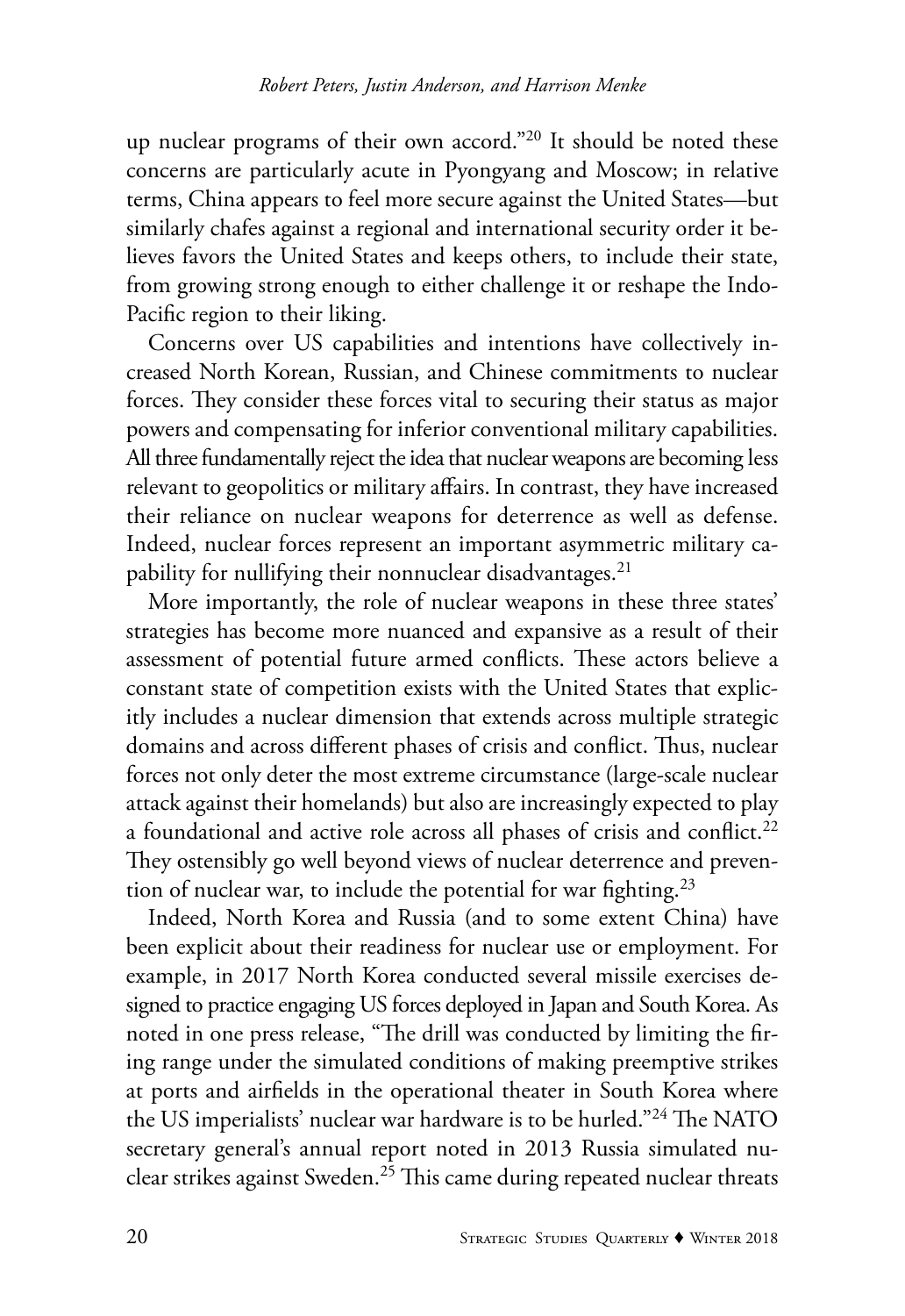from Moscow during its invasion and subsequent annexation of Crimea, Ukraine.26

These states have developed a menu of options for calibrated nuclear use or employment, to include options for rapid and deliberate nuclear escalation.<sup>27</sup> These options are increasingly integrated across the spectrum of crisis and conflict, creating a hybrid approach that combines conventional and nuclear forces into a cohesive and flexible approach designed to fight and win potential conflicts with a range of actors, to include the United States and its allies.<sup>28</sup> For example, Dave Johnson, a staff officer in the NATO International Staff Defence Policy and Planning Division, explained, "Russia has integrated inherently flexible nuclear capabilities with conventional precision strike assets into a single strategic weapons set designed to inflict calibrated levels of damage for strategic effect."29 Indeed, Russia regularly exercises integration between components of its nuclear triad and conventional precision-strike capabilities.<sup>30</sup> Moreover, Moscow attempts to cast a nuclear shadow to achieve its political objectives in crises and conflicts short of conventional war, such as its annexation of Crimea or attempts to intimidate NATO members into forgoing missile defense procurements.<sup>31</sup> China has also sought to integrate its forces. As noted by China security experts Michael Chase and Arthur Chan, Beijing has developed its own integrated strategic deterrence concept that "calls for a comprehensive and coordinated set of strategic deterrence capabilities, including nuclear, conventional, space, and cyber forces."32 Song Zhongping, a former member of the People's Liberation Army's Second Artillery Corps (now PLA Rocket Force), reaffirmed this view, acknowledging China is working to integrate land-, sea-, and air-launched missile systems toward a seamless strike posture encompassing both nuclear and conventional forces. "China has developed many kinds of conventional warhead missiles," Zhongping says, "from short range to long range, which all can be turned into very powerful nuclear weapons."33 During a crisis or conflict, all three states are likely to simultaneously seek to achieve strategic objectives with conventional means while also posturing, exercising, or demonstrating nuclear-capable forces.

Brad Roberts argues that these adversaries have developed a "theory of victory" vis-à-vis the United States that includes preparation for potential nuclear employment to degrade US capability and will to fight. $34$ Potential adversaries contemplating a theory of victory for contingencies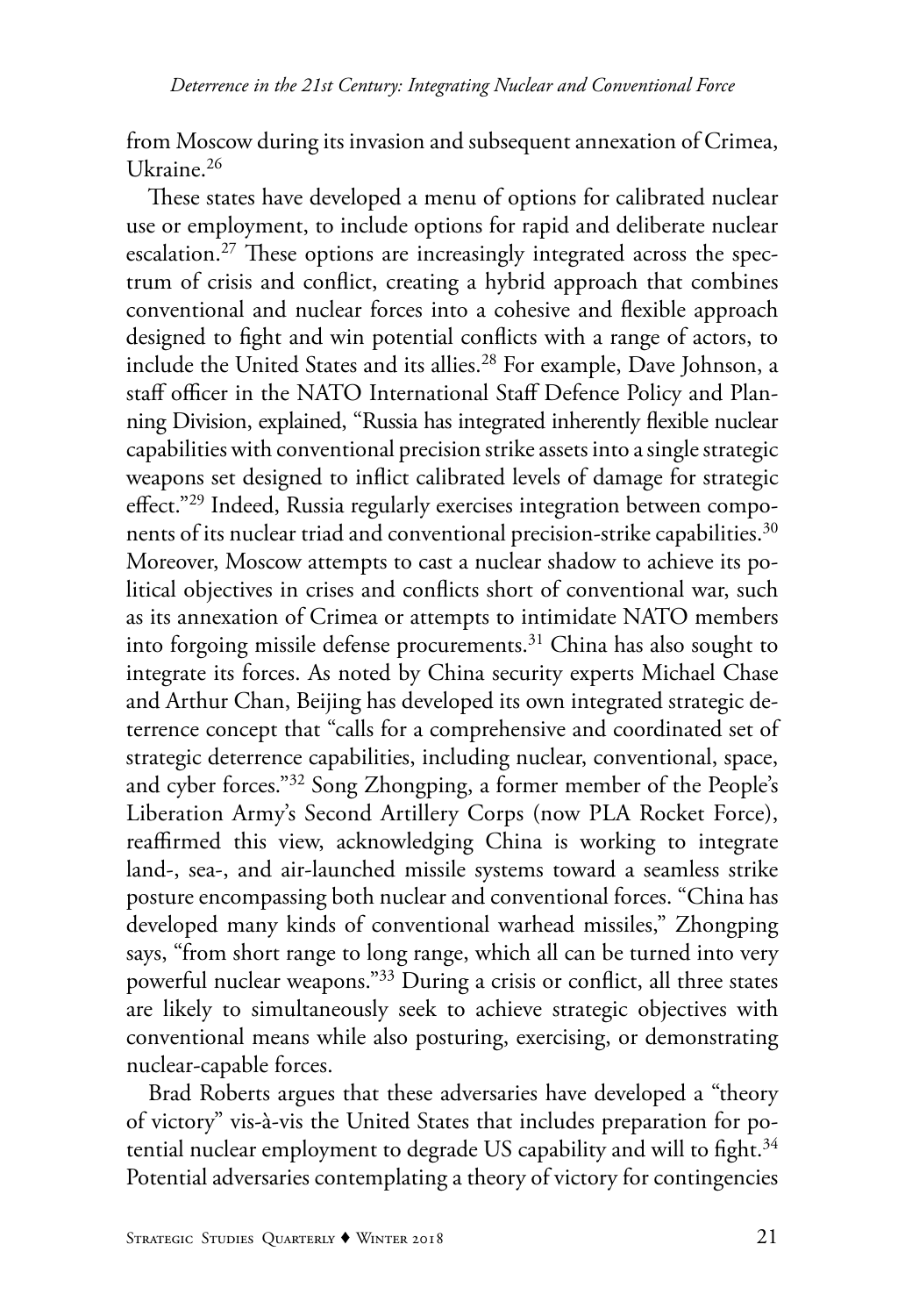such as a potential regional armed conflict appear to make three broad assumptions.

First, they appear to believe there are real incentives for the use of nuclear-capable forces for a range of possible operations, up to and potentially including employment at the outset of or early within a regional conflict. These incentives are particularly high if they believe the United States is preparing to launch an immediate attack. Importantly, from their perspective, their use or employment of nuclear forces would, in many cases, represent a form of *defensive* operation, rather than a preemptive, offensive, or highly escalatory form of employment. Within their assessments of past US military operations, all three nuclear-armed potential adversaries have observed the difficulty of combatting a US-led coalition, particularly if the United States is granted time to assemble a major conventional military force. The ruling regimes note that time is rarely on the side of state actors opposing the United States—the longer the conflict, the more likely a US adversary will face an increasingly unfavorable balance of forces. Thus, should an adversary conclude that conflict is likely, US overseas bases, key transportation nodes, and concentrations of US or allied forces may be threatened or struck early to negate US and allied military advantages and create space for negotiation and crisis termination.

Second, potential adversaries seem to view US defense strategy and planning as daunting but also potentially brittle—and thus vulnerable with regard to the networks of capabilities, webs of allied and partner relationships, and multiple communications and transport nodes involved. If key US nodes are held at risk or an important US ally is coerced into sitting out a fight or refuses US access, adversaries may speculate that the operational tempo of US military response will slow or even grind to a halt. This could explain an interest in dual-capable delivery systems of varying ranges that can grant a number of options for threatening regional or theater targets or attacking them outright.

Finally, North Korea, Russia, and China may believe escalation, including nuclear escalation, can be controlled.<sup>35</sup> As such, all three nuclear-armed potential adversaries appear to reject the idea that any form of nuclear escalation or employment in a future armed conflict will likely or necessarily lead to thermonuclear Armageddon. In addition, all three states implicitly question whether the United States will view any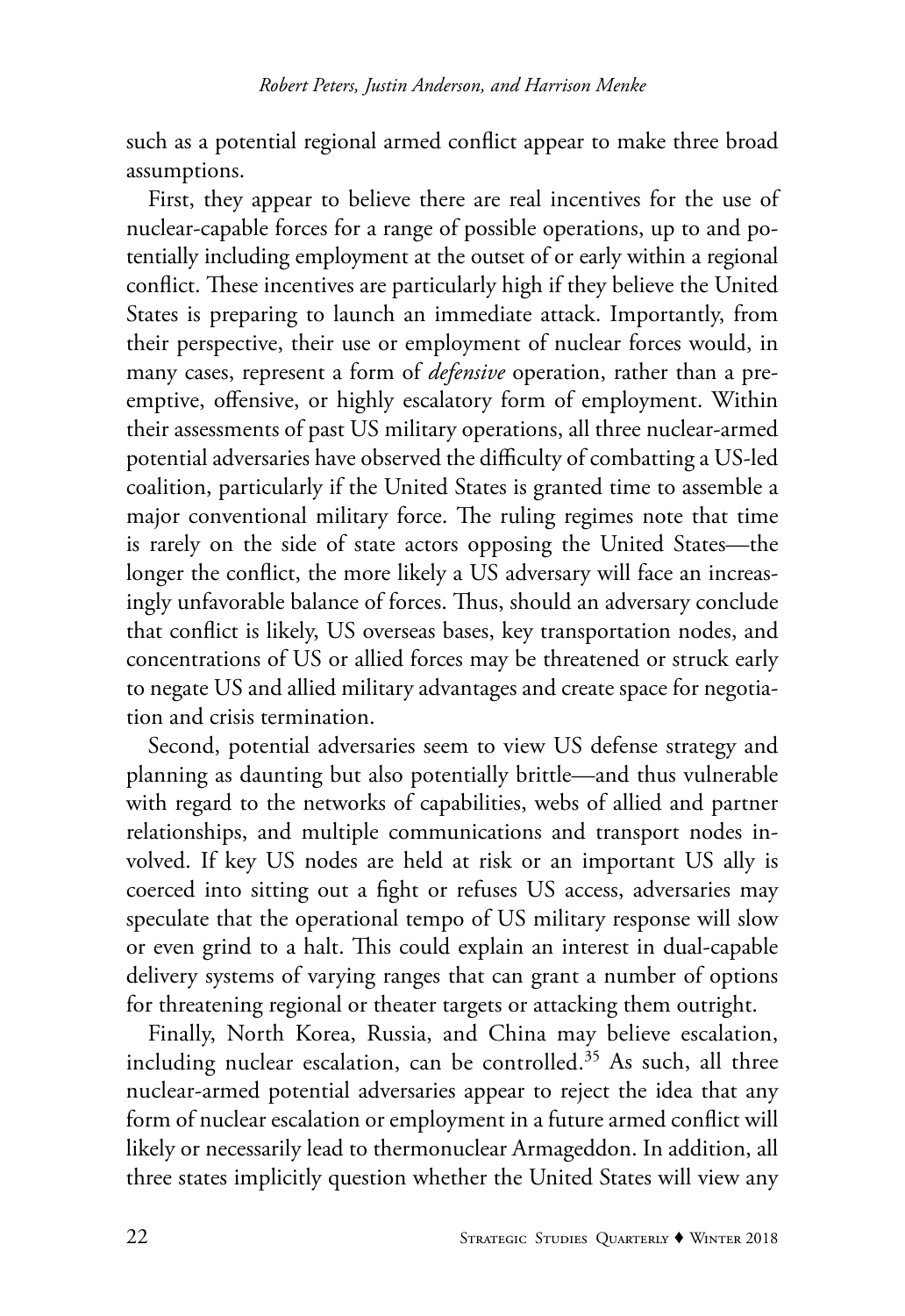form of "limited" nuclear employment within the context of a regional conflict as necessarily triggering a major US nuclear response.

As such, potential adversaries also appear to be differentiating between different levels of conflict (i.e. regional conflicts and those that would involve some form of direct attack against the US homeland). This is not to suggest that within a future regional crisis a potential adversary will not implicitly or explicitly threaten the US homeland; indeed, this might be a critical component of their strategy. But all three states will likely hesitate to wage attacks upon the US homeland for fear this would automatically provoke a significant US response. Instead, they seek strategies and courses of action, to include types of nuclear employment, that would keep an armed conflict within their "home" region and not provoke unwanted escalation. They may believe nuclear employment can be controlled through careful and limited application of force. This could, for example, include actions such as a tactical nuclear attack on naval targets or against an advancing column of ground forces or an atmospheric detonation designed to interfere with aerospace operations. Together these assumptions appear to form a perception that some form of limited, regional employment of nuclear weapons far from US shores may not automatically trigger a US nuclear counterstrike.

These insights also reveal an implicit but central judgment about the US willingness to sustain costs. North Korea, Russia, and China all appear skeptical of the US willingness to endure significant pain and casualties due to a prolonged conflict that is not initiated as a result of a direct attack upon the US homeland. They also question the breadth and depth of the US commitment to a number of its allies and partners and to related US-led regional security arrangements. They view the United States as a superpower and fear that it has hegemonic ambitions but wonder how willing it is to bear the costs of hegemony, particularly on behalf of distant allies and interests and if these costs have the potential to be very high. As such, a hybrid approach that couples conventional military action with nuclear threats or employment may (in their minds) induce the United States and its allies to back down.

None of this suggests that nuclear strategies of potential adversaries are the same or that they seek a nuclear conflict with the United States. Nor should it be assumed that their theater-range dual-use options are always or primarily nuclear options or that they are solely developed with the United States and its allies in mind. But it does reflect a convic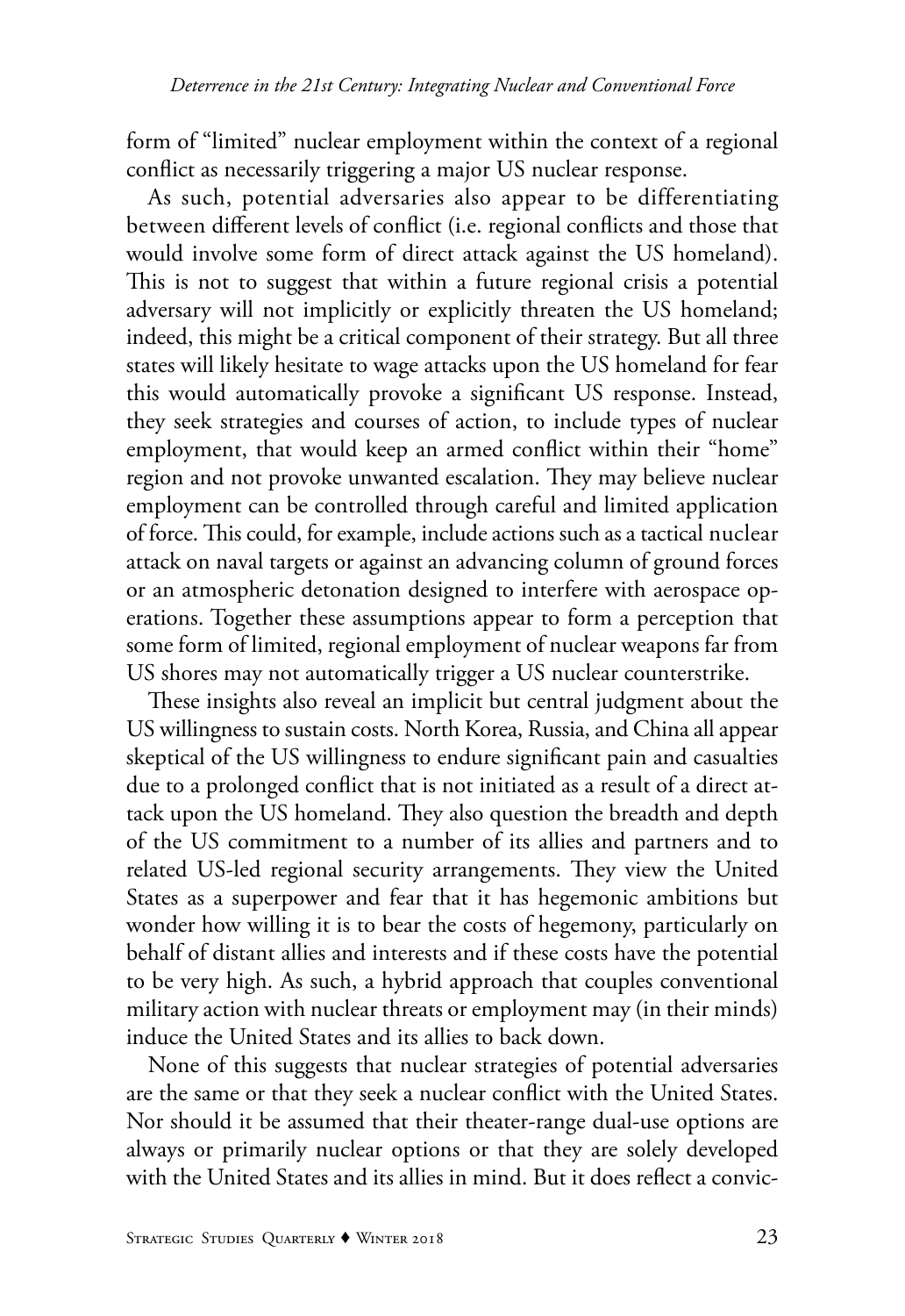tion that there are significant incentives for adversaries to consider employing their nuclear forces to achieve political and military objectives, particularly within a future regional crisis or conflict. It also reflects the growing trend to closely tie nuclear-capable forces into strategies and operations that employ conventional and dual-use forces to achieve strategic, theater, and battlefield objectives against the United States and its allies.

Importantly, North Korea, Russia, and China likely calculate that even the threat of nuclear employment could shift the nature of a crisis or conflict, potentially panicking US allies, fracturing US-led coalitions, or causing US decision makers to reevaluate the risks or costs over what may appear to be a regional dispute. Should armed conflict break out, Russia, China, or North Korea may assess that certain forms of limited regional nuclear strikes could peel away US allies unwilling to risk being the possible target of nuclear strikes. Moreover, if an initial, conventional-only conflict yields indecisive or poor outcomes, the threat or employment of theater nuclear forces may also be viewed as an option for attempting to force the United States and its allies to the negotiating table, terminating hostilities before they prevail.

Four recent developments offer evidence of this hybrid conventionalnuclear approach on the part of these potential adversaries. First, all three have revisited or reemphasized the potential utility of nuclear weapons (to include their employment against a highly capable conventional opponent) within their respective military doctrines. Some are more explicit, such as North Korea and Russia, who both openly brandish the nuclear option. China is more opaque, and its growing conventional capabilities make it relatively less reliant on nuclear forces, but its stated "no first use" policy may be less unconditional than it is often presented, and it too has recently significantly elevated the role and importance of its nuclear forces. For example, both China and North Korea have elevated the status of their respective commands responsible for nuclear forces, placing strategic capabilities on the same level as air, sea, and naval forces.<sup>36</sup>

Second, North Korea, Russia, and China are diversifying and expanding their means of delivering nuclear weapons.<sup>37</sup> This includes an emphasis on developing or improving multiple dual-capable missile delivery systems required for various forms of nuclear employment.<sup>38</sup>

Third, these actors have also taken steps to improve the commandand-control of their nuclear-capable forces, to include emphasizing their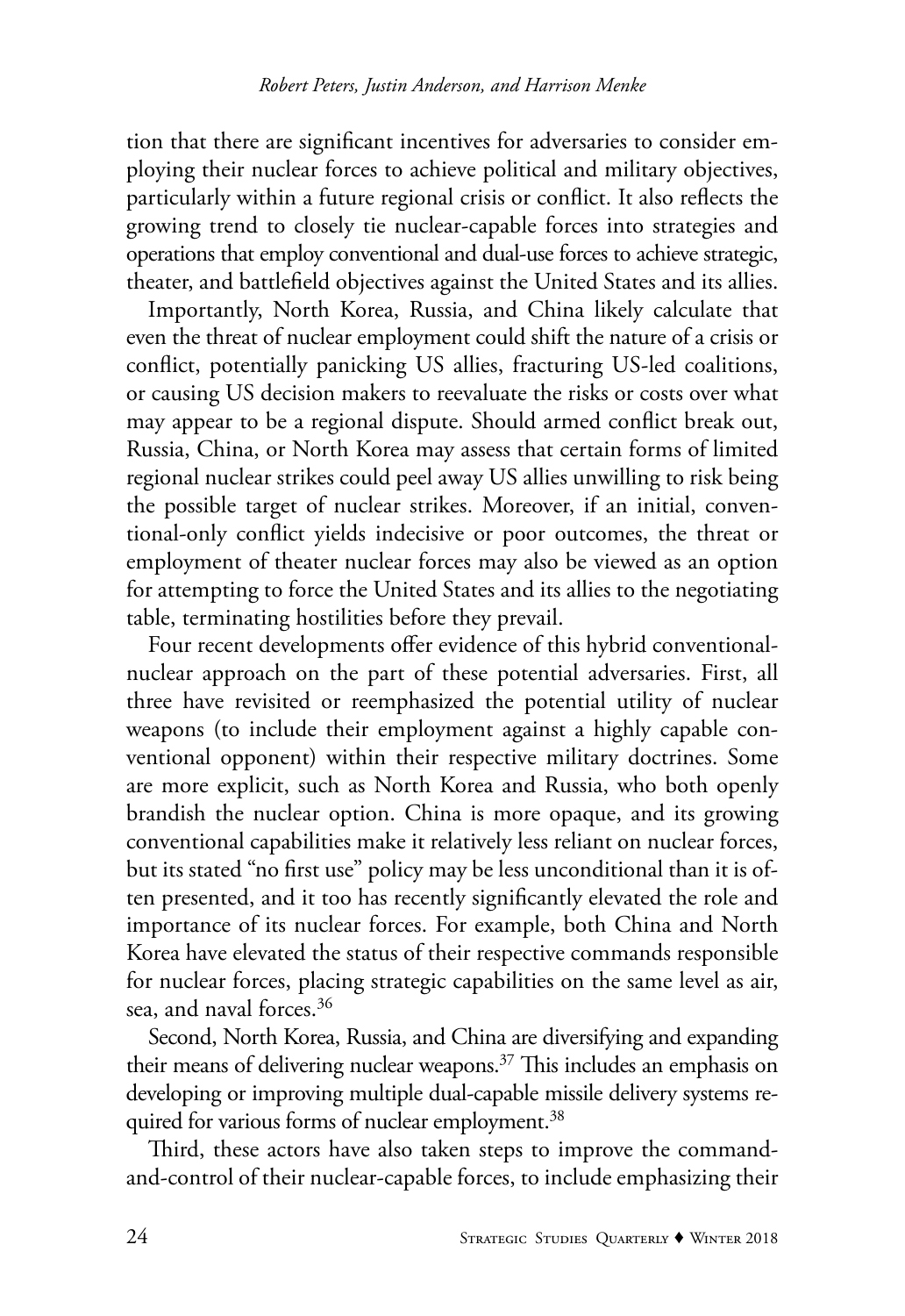ability to maintain control, execute orders, and carry out operations in the event of a major armed conflict.<sup>39</sup>

Finally, all three states have conducted tests, exercises, and war games that feature nuclear-capable forces carrying out warfighting operations. For example, both North Korea and Russia have openly exercised nuclear-capable forces carrying out simulated attacks against US and allied targets as well as issuing threats to employ nuclear weapons that appear calculated to intimidate and coerce US allies and partners and perhaps also impact US decision making in the event of a crisis or conflict.<sup>40</sup> China has also publicly exercised its rocket force under battlefield conditions, to include against an unnamed major power and with rocket force troops practicing to fight through electronic warfare and WMD attacks.41 Taken together, these developments ensure that within any future crisis or conflict, these forces will be highly capable, implicitly casting a nuclear shadow over the hostilities, and pose deterrence, assurance, and war-fighting challenges to US regional combatant commanders.<sup>42</sup>

# **Integrating US Conventional and Nuclear Deterrence Strategies**

The above threat represents a strategic challenge requiring enhancements to US deterrence posture. No longer can deterrence be divided between nuclear and nonnuclear subgroupings. The nonnuclear/nuclear hybrid approach employed by potential adversaries necessitates a more comprehensive, cohesive, and mutually supportive approach to deterrence. Senior members of the US defense community have advocated for a renewed emphasis within US defense policy and planning on the critical importance of reintegrating US nuclear-capable forces into military planning to better deter contemporary threats.<sup>43</sup> Moreover, a number of scholars and practitioners have analyzed the challenge posed by nuclear-armed potential adversaries attempting to wield these weapons to strain US alliances and challenge US defense plans and concepts. In response, they have sought to develop strategic concepts or policy prescriptions for countering these threats that both reevaluate and better integrate US nuclear-capable forces into US defense and deterrence strategies against current and future threats.<sup>44</sup> In addition, as noted above, the 2018 *NPR* calls for a better integration of nuclear forces into broader US military planning and operations.<sup>45</sup>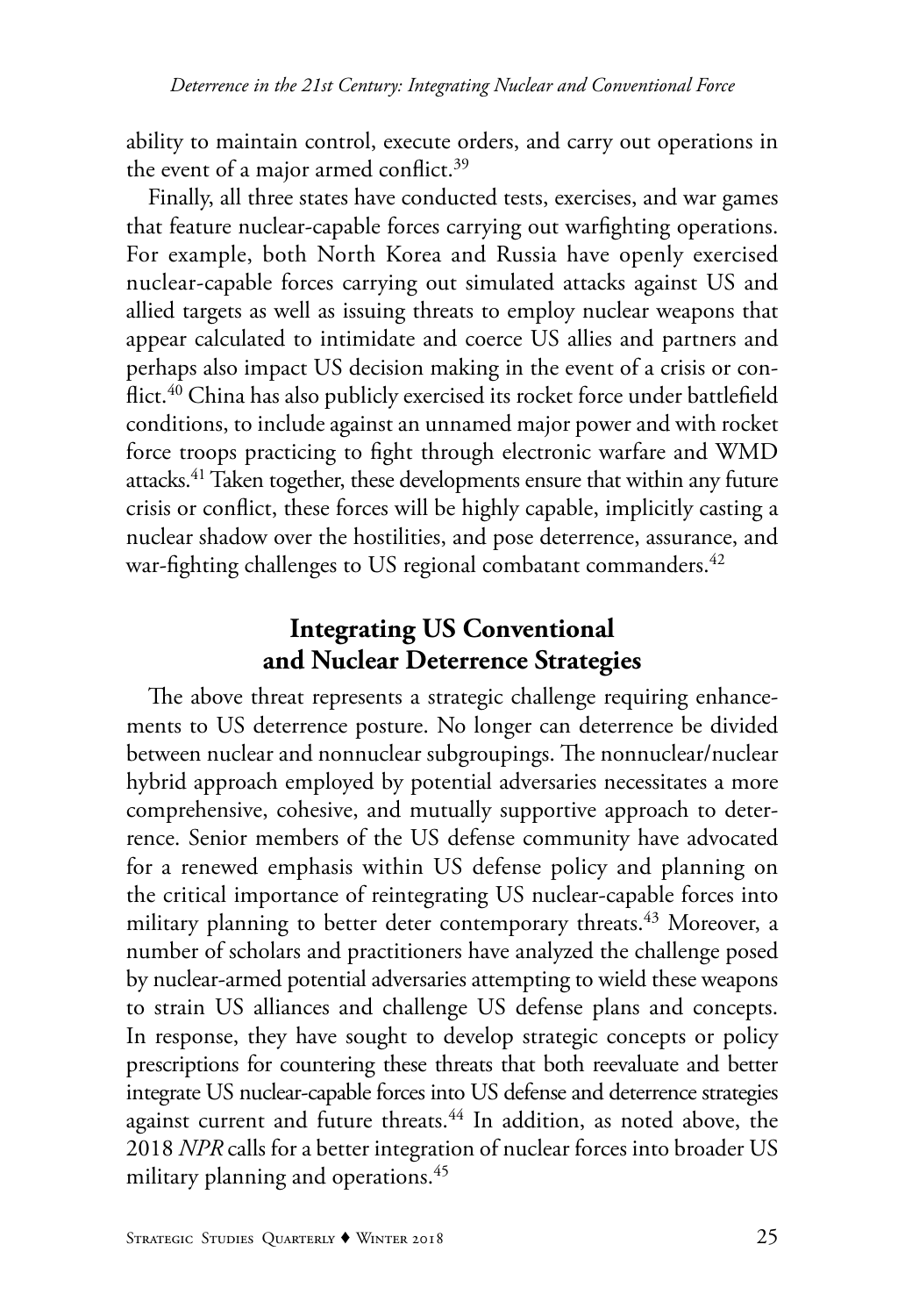However, integrating US nuclear and nonnuclear forces for the purpose of improving the US ability to deter adversary hybrid challenges faces a number of obstacles. These obstacles are likely to hamper the US ability to deter adversaries who may precipitate crises that do not fit into either a conventional or nuclear box.

Given the complexity and multiple layers of the problem, it is important to unpack the challenges that impede integration before articulating improvements. Nuclear and conventional policy separation developed over time and reflects a combination of factors within the national security policy-making community and the armed forces. For policy makers, these included the following: optimism that nuclear weapons could be rendered taboo or obsolete, a diminished interest in and understanding of nuclear forces, competition with other issues on a crowded US national security docket, concerns about resource constraints within the defense budget, and anxiety and uncertainty over how to best address new and emerging threats.

Nuclear forces and their potential contributions to deterrence and defense were also sidelined within the Department of Defense and armed services. The end of the Cold War and significant reduction in US forward-deployed non-strategic nuclear weapons led regional combatant commanders to increasingly view nuclear deterrence and operations as the responsibility of US Strategic Command (USSTRATCOM) and turned their attention to what they considered more pressing matters. Over time, the service academies and war colleges also reduced nuclear force and deterrence offerings on their curricula, with only a smattering of courses addressing these topics; while some relevant courses have returned to the US military's schoolhouses, the trend remains slow to reverse.<sup>46</sup> In addition, many war games and tabletop exercises would either deliberately leave the activities or involvement of nuclear-capable forces out of the game or would entirely halt such exercises at the first sign of potential nuclear employment. Finally, the seemingly interminable "War on Terror" consumed significant military leadership and intellectual bandwidth. Nuclear thinking outside the realm of nuclear terrorism remained largely in the background. Although civilian and military leadership repeatedly stated in the years after the end of the Cold War that nuclear forces remained a priority, the US government did little to redress the slow but steady exclusion of nuclear-capable forces from broader defense plans and policies.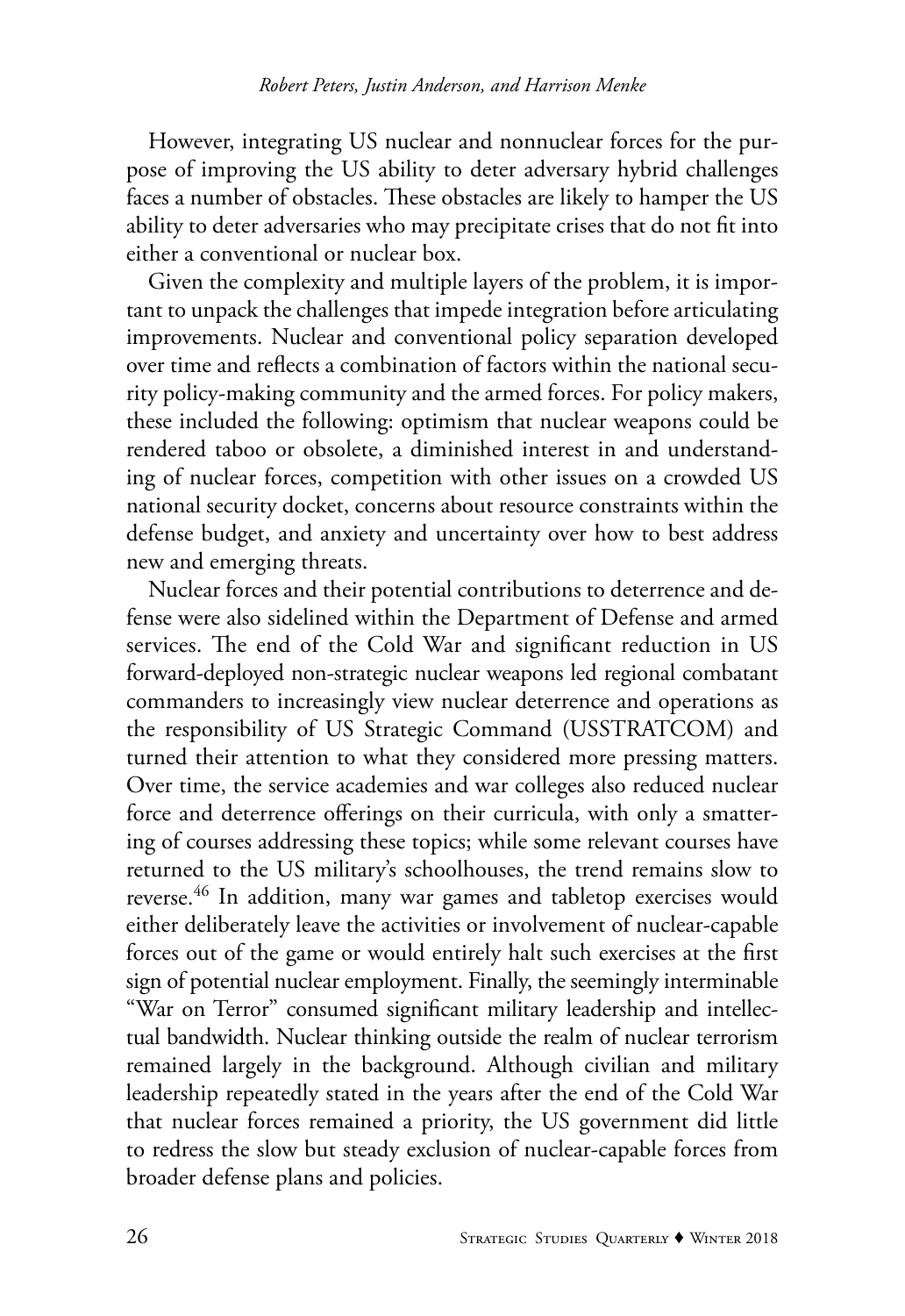All of the above factors sidelined or diminished policy attention on nuclear issues for most of the post–9/11 era and increasingly left nuclear forces detached or absent from the development of strategies to address contemporary security challenges. They also contributed to pushing nuclear deterrence and nuclear strategy to the margins of military education, training, and planning. However, it is increasingly clear this static and stagnant approach is no longer tenable. As stated in the 2018 *NPR*, integrating US nuclear forces into broader US military strategy is vital to US national security.<sup>47</sup> The integration required to respond to nuclear-armed potential adversaries' hybrid approach to strategy and war fighting will by necessity require significant coordination within plans, capabilities, responsibilities, and authorities to be successful. This will likely require new thinking and strategizing. But the United States also will need to move beyond a posture where nuclear-capable forces are left in the background, only called upon in the direst situations.

All of this is not to suggest the United States should lower its threshold for nuclear employment; rather it is to rethink how to prepare for a conflict with an adversary that will include nuclear and dual-capable forces throughout the entirety of its own campaign planning and will seek to use its nuclear capabilities to intimidate and coerce US allies and partners well before the advent of a crisis or conflict. Even if the nuclear forces of potential adversaries are primarily or solely used for messaging and signaling purposes, the United States must be prepared for its own nuclear-capable forces to carry out deterrence operations—and to possibly continue conducting these operations even as other US forces engage in war fighting.

Theater commanders may, for example, need to juggle the demands of a robust air campaign while at the same time devoting airframes to meet nuclear deterrence and allied assurance requirements. US forces may also need to develop a new and different approach to intra-conflict deterrence, such as sending signals or posturing forces to deter an opponent from bringing tactical nuclear forces to bear in a future battle for the purposes of potential nuclear warfighting. This multi-level challenge—simultaneous conventional war fighting while proactively deterring potential adversary use or employment of WMD for tactical or strategic effect—is only partly addressed in the 2018 *NPR*. Moreover, necessary measures to successfully integrate US forces exist in tension with other current guidance documents, which refer to deterrence as a set of activities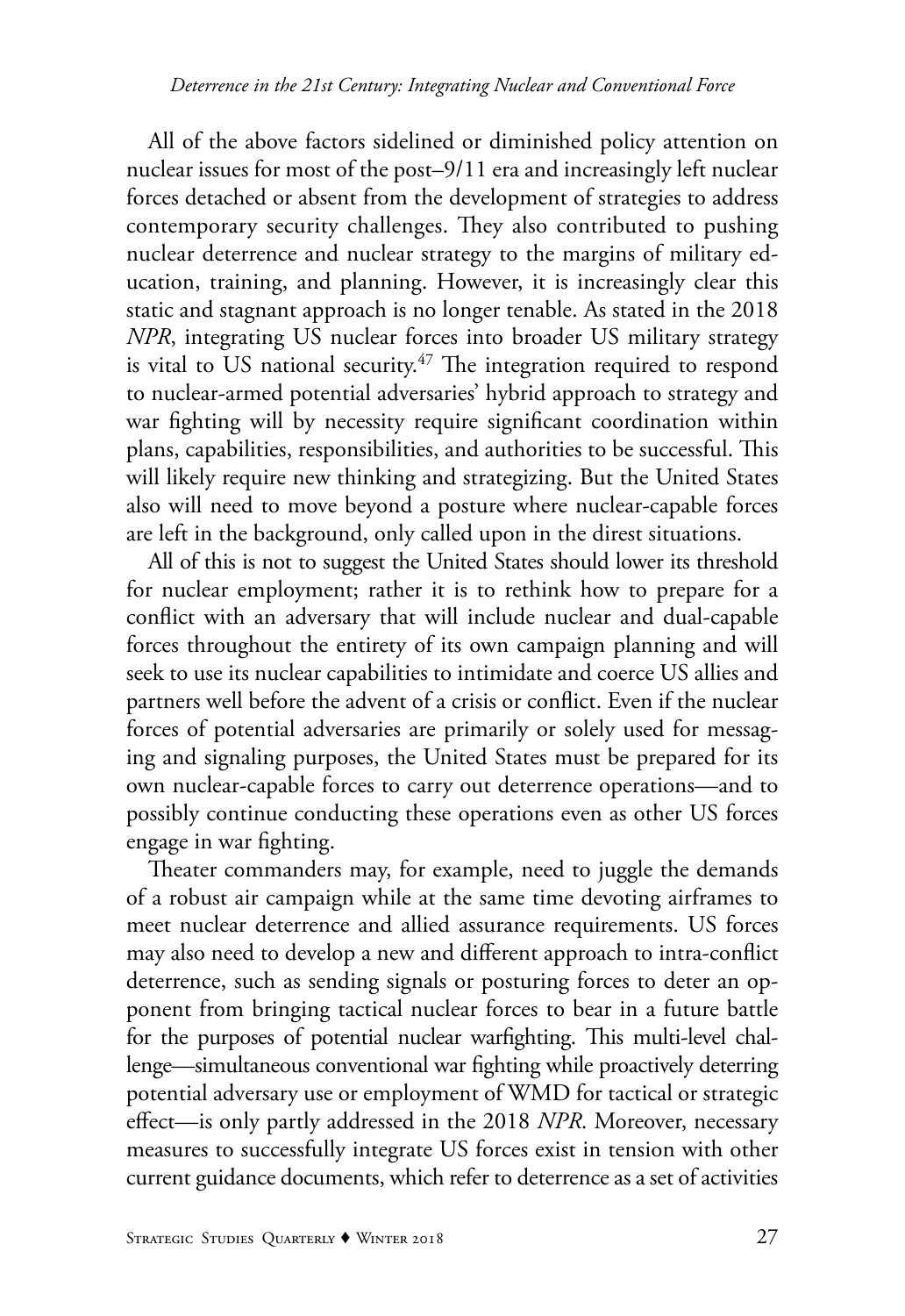that occurs before armed conflict and the ramping up of major combat operations rather than an activity that might be necessary across all phases of operations.<sup>48</sup>

The end result of this integration will differ theater to theater and adversary to adversary. But in each case the approach should address at least six factors that have stovepiped current US nuclear deterrence strategies, operations, and forces:<sup>49</sup>

### **1. Separation of Nuclear Forces from Regional Deterrence and Defense Architectures**

As noted above, deterring the use or employment of adversary nuclear forces in regional crises, contingencies, or conflicts is of increasing importance. In the future, *any* regional crisis or conflict with a potential adversary such as North Korea, Russia, or China will automatically include a nuclear dimension. Deterrence of nuclear intimidation, coercion, or aggression thus requires the United States to develop strategies and courses of action that deter not just threats to the US homeland, but also explicit nuclear brinkmanship and bellicosity within a specific theater as well, something largely eschewed by most US military planners. Yet deterring adversary nuclear threats or actual escalation during a "conventional" conflict to ensure the United States and its allies can achieve our political-military goals requires closer coordination between conventional and nuclear forces. Indeed, deterrence staffing or planning cannot be separated as a problem for (typically a very limited number of) nuclear planners at regional headquarters and their counterparts at STRATCOM. Instead, US nuclear-capable forces must be directly integrated into all theater war planning.

To be sure, US nuclear-capable forces may not necessarily need to have a visible role within some contingencies. However, they are likely to have some role—however slight—due in no small part to potential adversaries and allies viewing these forces as the most effective counter to nuclear aggression. This requires a coherent and cohesive strategy that encompasses US nuclear-capable forces, to include how the United States can posture, signal, and deploy these forces (whether in the continental US, abroad, or in transit between the two) in a manner that will lead a potential adversary to stand down or otherwise curtail its use of nuclear or dual-capable forces within a crisis or conflict in its own backyard. The goal is to develop and communicate a strategy—and execute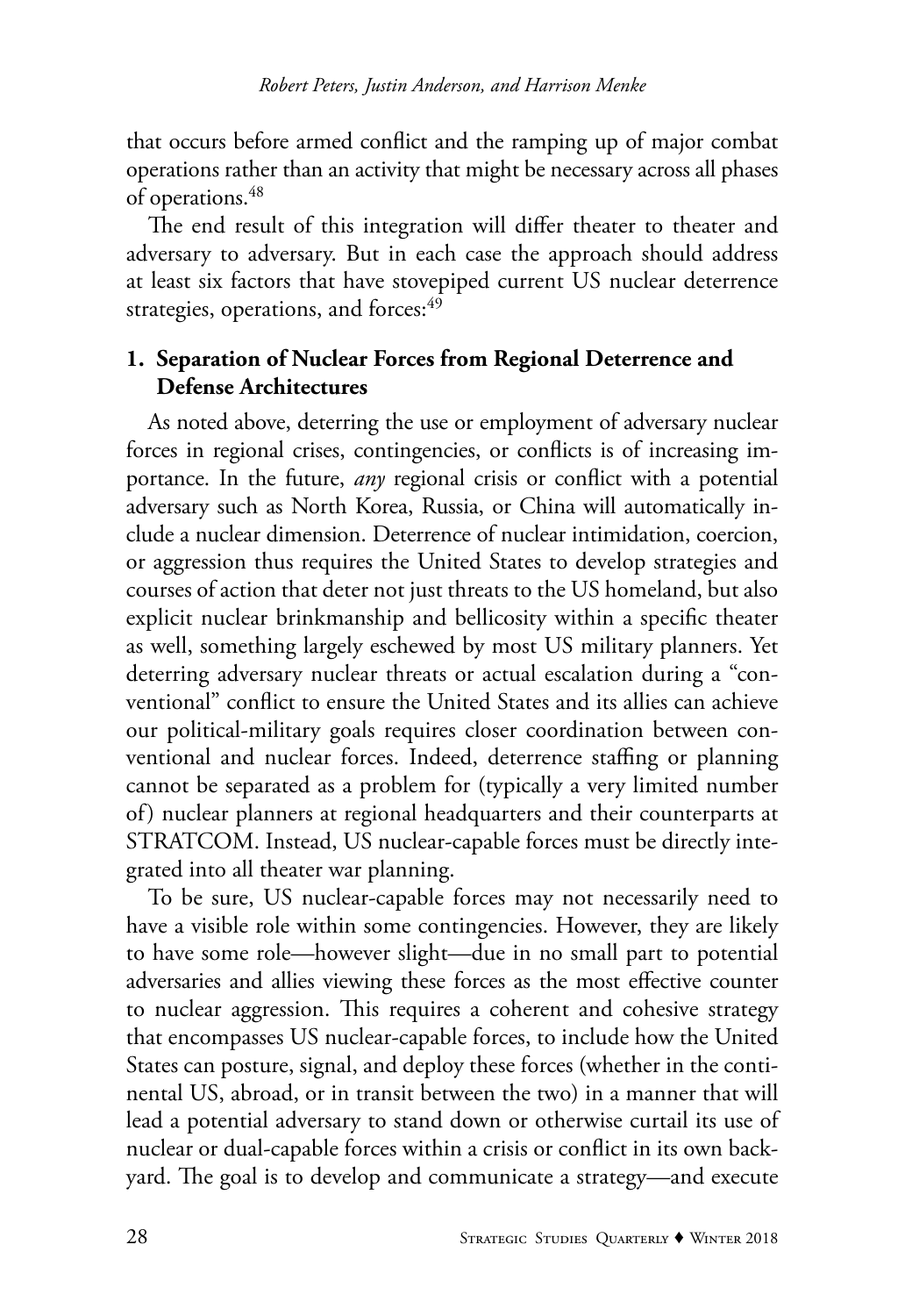the actions or operations necessary to make this strategy credible—that keeps an adversary's nuclear forces in garrison or otherwise viewed as a zero or net negative within their cost-benefit calculations. The alternative is that these adversary forces will play a role (and potentially a very prominent role) in an unfolding conflict, requiring a US commander to devote precious, and likely scarce, resources to assuring skittish allies and perhaps even to missions devoted to neutralizing or eliminating these adversary assets, which increasingly include mobile units that are difficult to find, fix, track, and destroy.

#### **2. Separation of Capabilities**

Closely tied with integrating nuclear forces with regional forces and plans is how to synchronize and de-conflict dual-capable systems and supporting assets needed to implement regional deterrence architectures (i.e. the tactical component to integration at the regional/theater level). Indeed, future nuclear deterrence operations in a regional contingency could bring competing priorities with nonnuclear assets into direct conflict. For example, to quickly send a bomber assurance and deterrence mission to a specific region or theater, the United States may need to rapidly generate a bomber or bombers supported by tanker aircraft and other assets. Depending on the circumstances, the requirements of this mission might be simultaneously competing with requirements for other missions in this or other theaters, all of which may rely on the same fleets of aircraft. As such, future nuclear deterrence operations and courses of action will need to match US nuclear and conventional needs with capabilities in a manner that, whenever and wherever possible, is complementary and mutually supportive, potentially requiring significant coordination meticulously planned in advance.

#### **3. Separation of Nuclear Forces and Nuclear Deterrence from Certain Phases of Conflict**

At present, there is a general assumption within the United States that nuclear deterrence is either restricted, or most relevant, to either the earliest or latest phases on the spectrum of peace and armed conflict. Within Joint Staff guidance documents such as *Joint Operations*, "deterrence" concepts or operations are important in pre-conflict phases but are either suspended or take a back seat to war fighting upon the initiation of hostilities.50 In this view, deterrence—and particularly nuclear deterrence—is largely absent from consideration as fighting grows more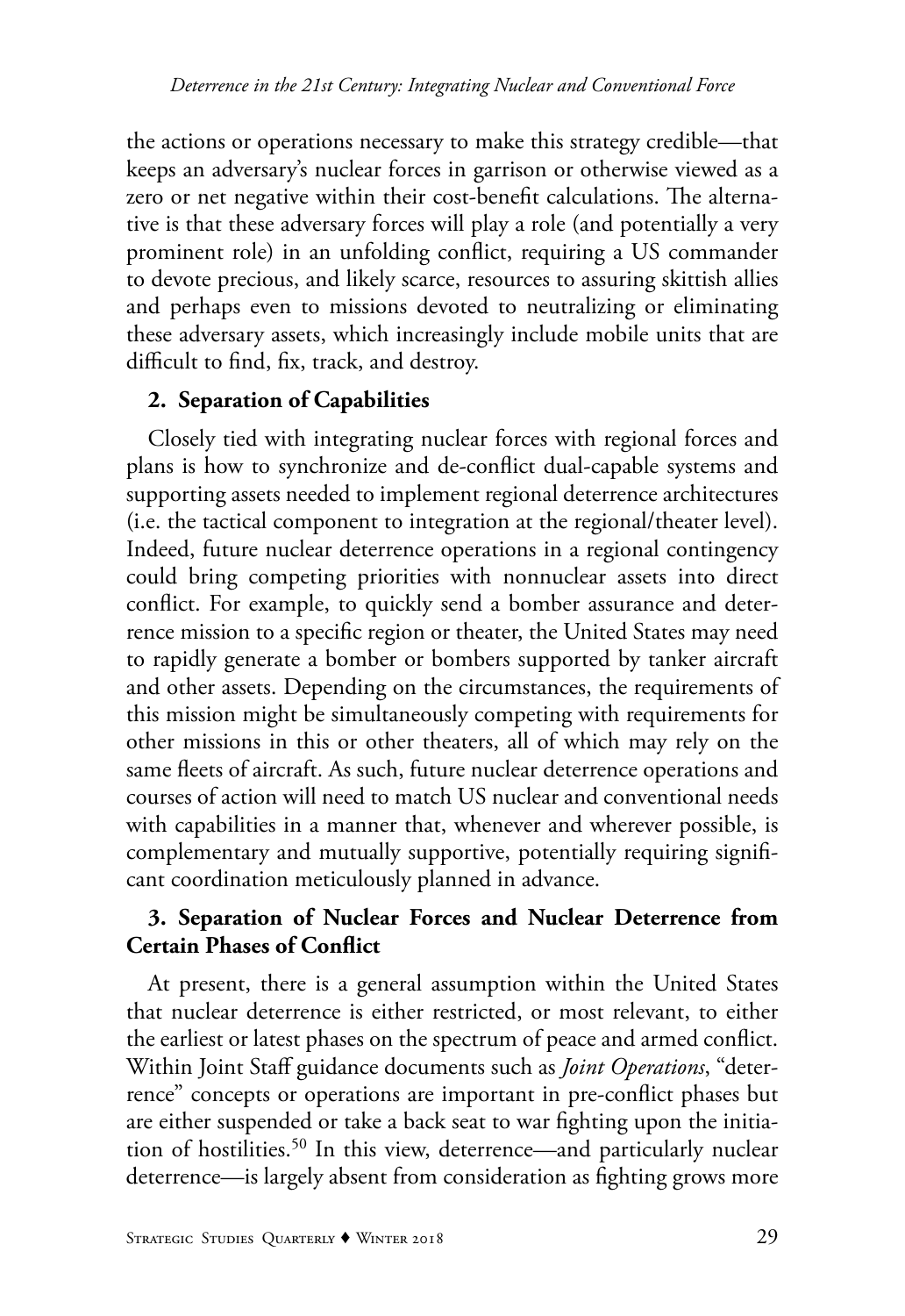intense, returning to prominence only when necessary to deter potential nuclear employment by an adversary. A second and closely related assumption is that adversary nuclear employment is unlikely to occur during the onset of a conflict and will not occur without some form of signal or other indication that an adversary is prepared to escalate up to nuclear employment.

Yet this approach has two important challenges given the analysis of potential adversary strategizing and organizing, training, and equipping of nuclear-capable forces, described above. First, potential adversaries may have strong incentives to use or consider employing their nuclear forces early in, or even at the onset of, a conflict. As a result, courses of action for the purposes of deterring adversary use or employment of nuclear forces should not be restricted to the beginning or end of crises or conflicts and may represent a requirement across all phases. Second, this guidance overlooks the challenge of intra-conflict deterrence. Indeed, over the last two decades, policy makers have done little in terms of thinking or practicing with regard to the challenge of how to signal (whether through posturing or moving forces, or in terms of media messaging or leadership communications) for the purposes of deterrence during a future conflict with a nuclear-armed power. The question of how to deter a nuclear-armed adversary from escalating up to and over the nuclear threshold is too important to wait until an actual shooting war starts—indeed, at that point, it is far too late to prevent aggression. The solution likely involves coordinating military movements and actions with sustained communication and disciplined messaging to multiple actors, to *include* the adversary. But communication with competitors and potential adversaries is often fraught even in peacetime. This and other elements of intra-conflict deterrence remain understudied, little practiced, and poorly understood outside of Omaha and parts of the Pentagon, which could raise serious issues and challenges in a future crisis.

#### **4. Separation of Planning**

Planning and executing nuclear deterrence operations while simultaneously managing a crisis or engaging in war fighting will be difficult for a commander during a period of high tension or within the heat of battle. These plans require contemporary development and integration to be effective and compatible during a future crisis or conflict with a nuclear-armed adversary. But as with other aspects of nuclear strategy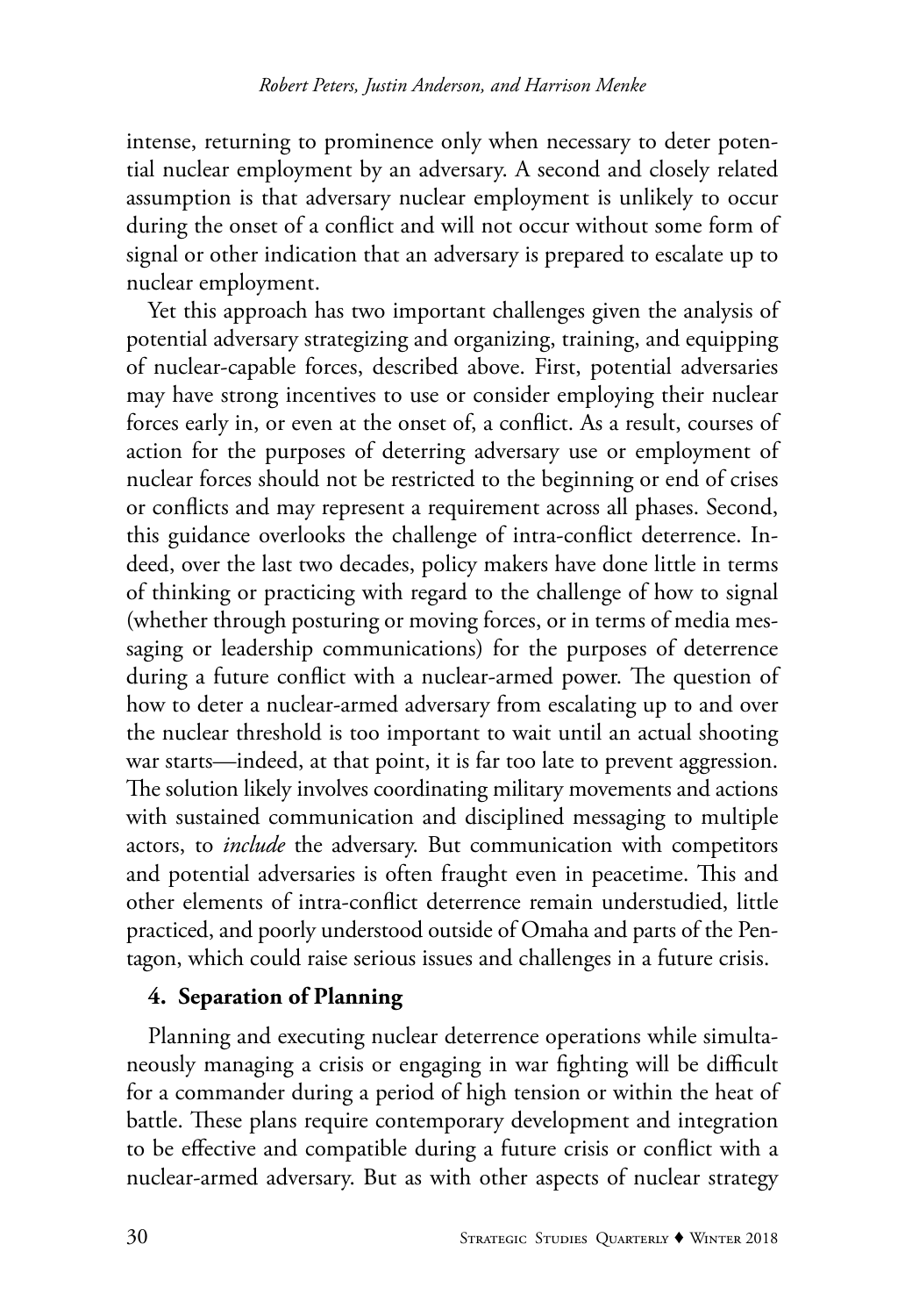and operations, "nuclear" plans (and planners) are often separated from "conventional" forces. This problem applies beyond nuclear-capable forces, as planning for other operations (such as counter-WMD operations or application of high-end special operations teams for critically important targets) is similarly often kept separate from other plans. All of the above are problematic for attempting to prepare to outmaneuver and outfight a nuclear-armed adversary. Forces well prepared to quickly and effectively execute operations that may include conventional, nuclear-capable, or potentially highly specialized teams of special operators will require a great deal of advance planning and coordination to neutralize or eliminate nuclear threats.

### **5. Separation of Responsibilities**

Who has the primary responsibility for deterring nuclear intimidation, coercion, and aggression when the implicit or explicit threats involved are not directed against the US homeland? USSTRATCOM is the integrator and synchronizer with regard to deterring or combatting strategic threats and when US strategic assets are involved. Potential adversaries, however, may view considerable utility in keeping their use of nuclear forces at a substrategic or tactical level. If an adversary is weighing regional or tactical nuclear use or employment, effective nuclear deterrence requires coordinated actions led principally by the regional combatant commander, along with the USSTRATCOM commander and the president.<sup>51</sup> Prior to the 2018 *NPR*, however, there was limited and sporadic attention in several combatant commands to addressing the question of how US nuclear-capable forces should play a role in regional crises and contingencies involving potential adversaries that had retooled and bolstered their nuclear forces to put pressure on US-led regional security architectures and challenge US regional defense plans. Thus, this form of integration requires combatant commanders and their subordinate commanders who may be threatened or attacked by adversary nuclear forces to review and if necessary revise their plans, in coordination with the National Command Authority, USSTRATCOM, and the services (in their capacity as force providers) to ensure all parties concerned are synchronized in acting to forestall adversary nuclear brinkmanship and de-escalate nuclear crises. As these strategies, and the actions necessary to implement them, may require force deployments, force signaling, regional engagements, and high-level communications,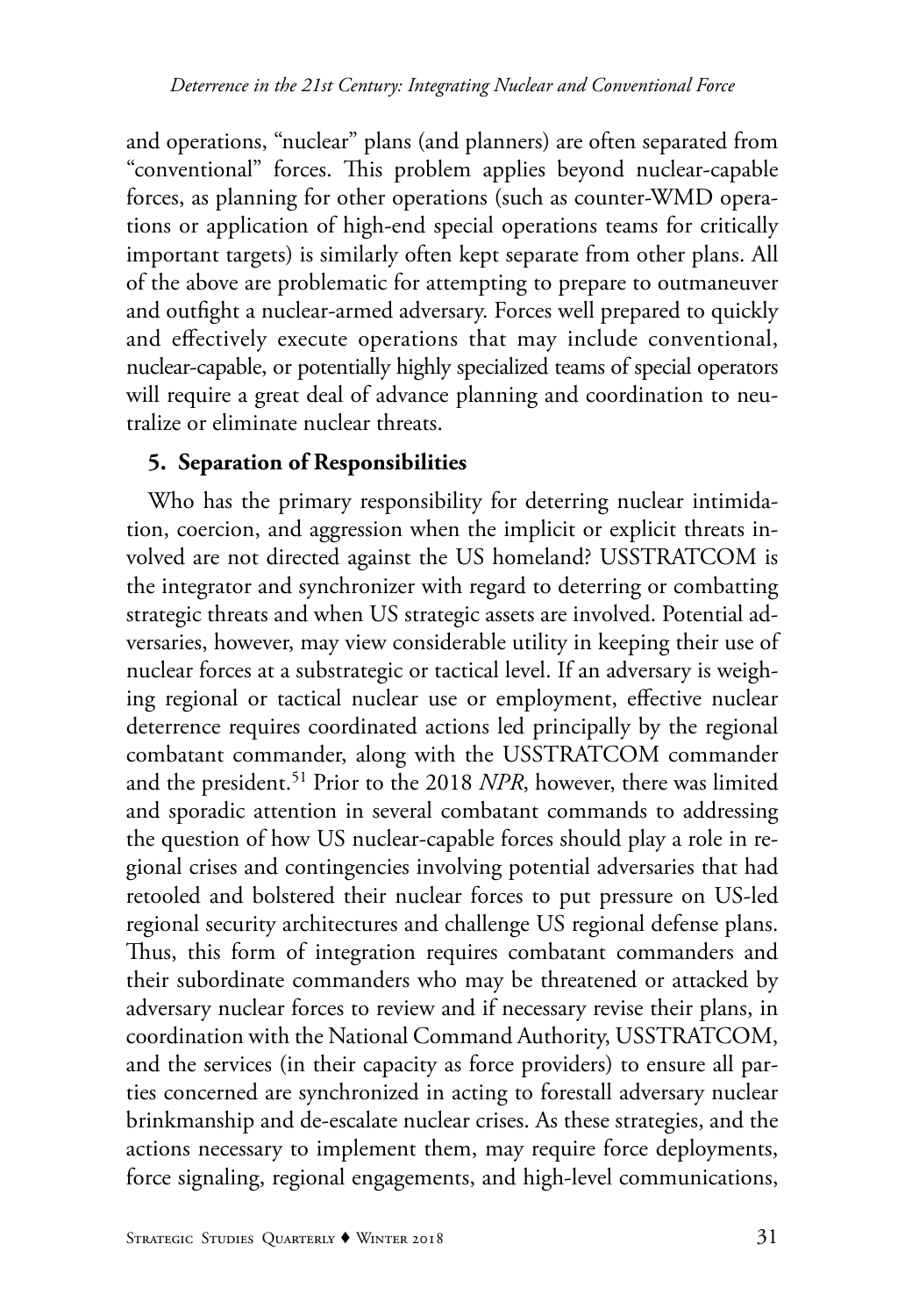some or all of which may be occurring at the same time, discussion and coordination pre-crisis is imperative.

#### **6. Separation of Domains**

US policy makers and strategists have wrestled with various descriptions of deterrence that try to address the fact that the United States faces challenges and competitors across numerous strategic domains. How should the United States posture and operate its forces to deter adversaries across air, land, sea, space, and cyberspace? Differing definitions of the phenomenon, differing opinions on how to characterize this form of deterrence, and a host of differing authorities and responsibilities across the national security community for addressing these challenges have complicated US efforts to develop and implement a deterrence strategy that can span across domains.

Potential adversaries, however, appear to have done so already. In their view, the United States operates with impunity across strategic domains, to include planning attacks on their nuclear forces, which skews nuclear deterrence and escalation dynamics for these actors. Adversaries may jump to the conclusion during a crisis, for example, that the US has rejected or subverted the concept of nuclear deterrence and is preparing to preemptively attack. They may also "hopscotch" across domains, interpreting US actions in space or cyberspace as representing the spearhead of an attack on their nuclear deterrent force—and thus responding with courses of action focused on nuclear forces even when the United States has done nothing in terms of its own nuclear posture.

Regardless of the overall US deterrence strategy for deterring potential adversaries across these strategic domains, it is important for US policy makers and commanders to understand that adversaries may have already collapsed them. US actions, to include conventional force movements, missile defense deployments, exercises, or activities in space or cyberspace, are already informing adversary decisions with regard to nuclear force development and deployment and may also inform their future cost-benefit calculations with regard to using or employing their nuclear forces.

### **Integrating Deterrence: A Way Ahead**

This article views the increasing commitment of potential adversaries to nuclear forces—and closely related efforts to integrate their nuclear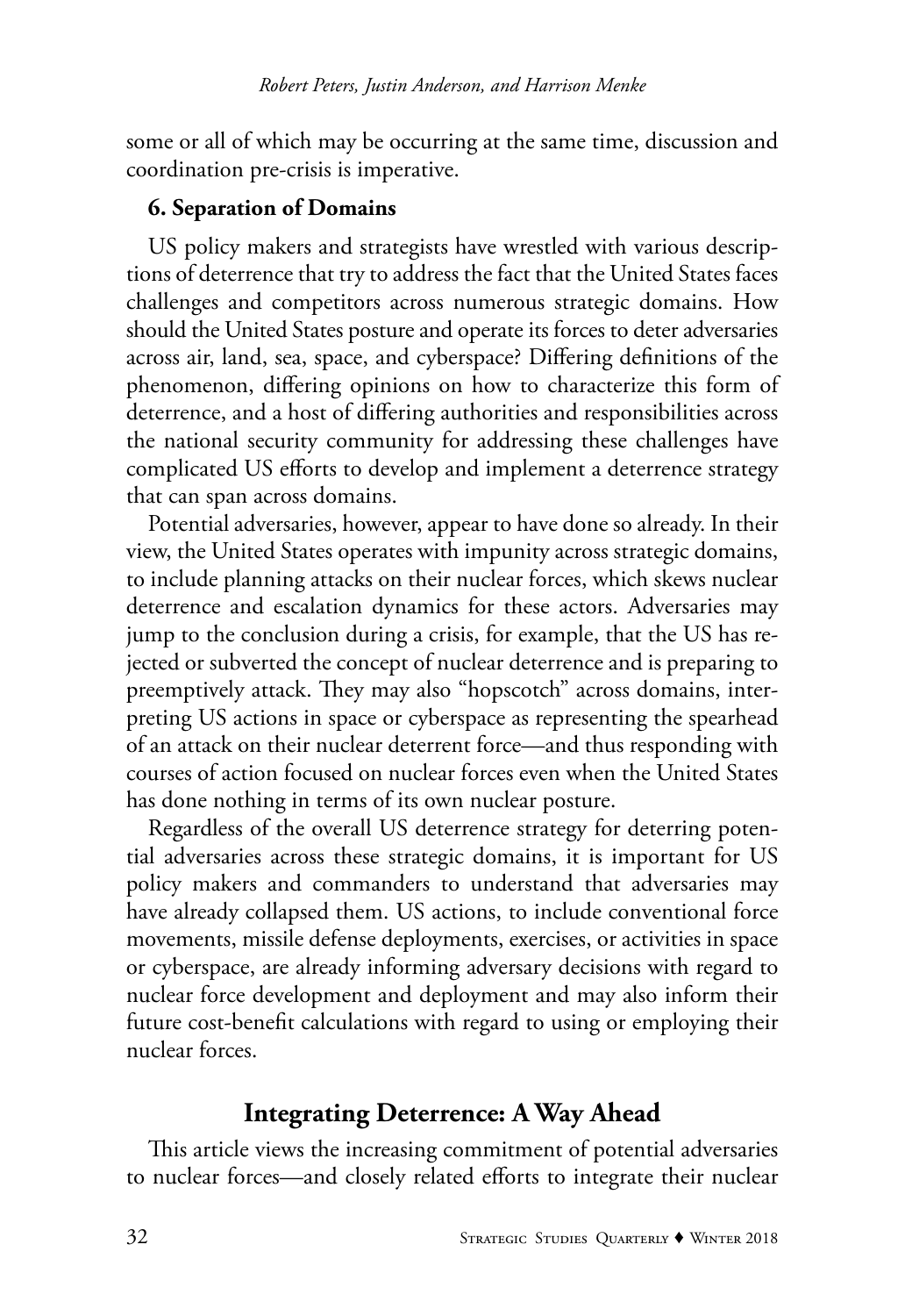and nonnuclear forces for the purpose of challenging the United States across multiple strategic domains and phases of conflict—as a significant, pressing challenge to the US and its allies. Within this environment, successful deterrence strategies and operations will require close cooperation between nuclear-capable forces and other types of forces space, cyber, and conventional—operating in unison rather than isolation. This requires fresh thinking and a new, integrated approach to deterrence that credibly communicates the United States possesses the will and attendant capabilities to impose costs and deny benefits against any adversary seeking to leverage or employ any part of its nuclear arsenal in a conflict or crisis, to include theater-range dual-capable systems and "tactical" nuclear weapons. To be sure, this type of integration is not a panacea for all deficiencies within the US deterrence posture. Rather, closer integration between US nuclear and conventional forces is a much needed early step in posturing to deter and, if deterrence fails, respond to potential adversary hybrid operations.

Four modest steps should be taken to integrate nuclear and nonnuclear forces to better prepare the United States to prevent an adversary from realizing any strategic or tactical advantage through nuclear use across the spectrum of crisis and conflict.

First, geographic combatant commands (GCC), USSTRATCOM, and the National Command Authority (NCA) must enhance their collective efforts on how to react to an escalating conflict that contains a nuclear dimension. This need was referenced in the 2018 *NPR*. 52 The level of integration required to counter adversary hybrid nuclear strategies that have integrated conventional and unconventional forces requires greater synchronization between Washington, DC; Omaha; and regional and functional combatant commanders to develop the "tailored" strategies called for in the 2006 *Deterrence Operations Joint Operating Concept* and the 2018 *NPR*. In doing so, they can bring together US nuclear-capable and conventional forces in a manner that avoids mirrorimaging and effectively deters opponents from realizing strategic or tactical objectives.<sup>53</sup> This necessitates all entities to co-develop and de-conflict campaign planning that explicitly features nuclear weapons, both of the United States and of a potential US adversary, across the spectrum of crisis and conflict. For example, leveraging nuclear or dual-capable military assets to deter adversary attempts at nuclear intimidation, coercion, or employment during a "conventional" campaign, without detracting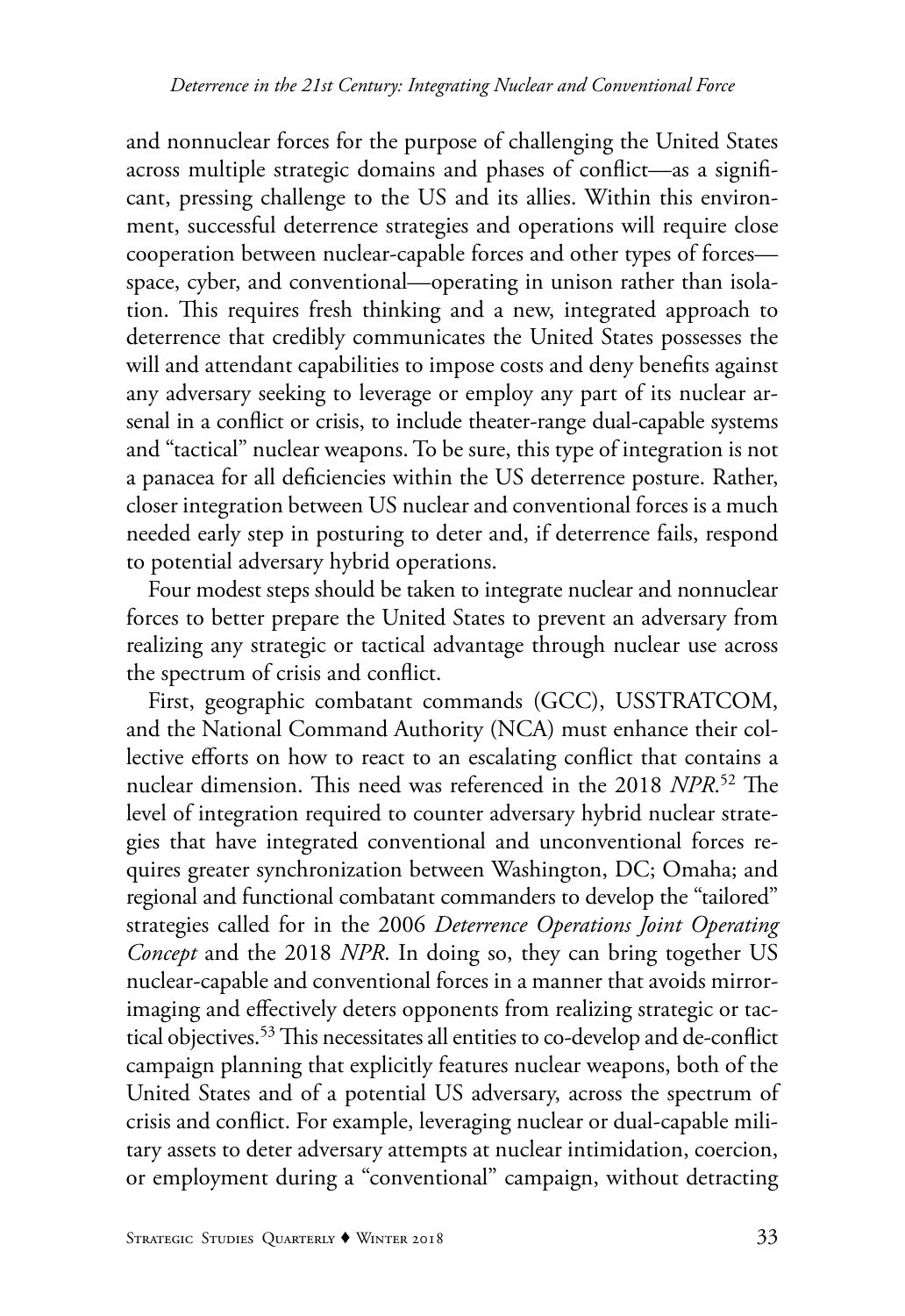from US efforts to prevail within the ongoing conflict, must be better understood and synchronized more thoroughly. This may change some assumptions or objectives in current planning that may not fully take into account deterring, or, if deterrence fails, responding to nuclear use or employment during high-intensity conventional operations. More importantly, this also may mean scaling back certain nonnuclear operations to prevent escalation past the nuclear threshold, something that appears to be less well understood between the NCA, USSTRATCOM, and regional combatant commanders.<sup>54</sup>

Second, geographic and functional combatant commanders and their staffs may need to reexamine and revise current plans to better support the broader conventional and nuclear integration efforts listed above. In the years after the Cold War, the bulk of thinking, planning, and capabilities for deterring adversary nuclear aggression shifted to USSTRATCOM. As such, nuclear deterrence was viewed as solely a USSTRATCOM task; combatant commanders were in the day-to-day business of fighting current enemies, not deterring nuclear attacks from a state adversary, which many considered an abstract and unlikely threat. This perception was reinforced by the removal of many US nuclear and dual-capable platforms from much of Europe and all of Asia, further distancing combatant commanders from the nuclear mission. Unfortunately, regional combatant commanders cannot view nuclear weapons as useless relics or another command's responsibility; several potential adversaries have made their own nuclear arsenals an integral part of their strategies. Consequently, the need to bring nuclear weapons back into the regional deterrence toolkit demands combatant commanders break through many of the stovepipes listed above that impede their ability to bring together conventional and nuclear-capable forces to deter adversary nuclear use or employment.

This effort should underscore the need to raise geographic combatant commander understanding of deterrence concepts and capabilities, and the complexities involved therein. Deterrence is not just about enhancing or reducing the combat power of a certain capability, though this is no doubt an important component. GCCs must understand how communication and other actions can impact credibility and influence an adversary. This may encourage certain actions that, for a period of time, reduce the combat potential of a capability while raising its visibility. For example, a port visit by a nuclear-armed submarine may increase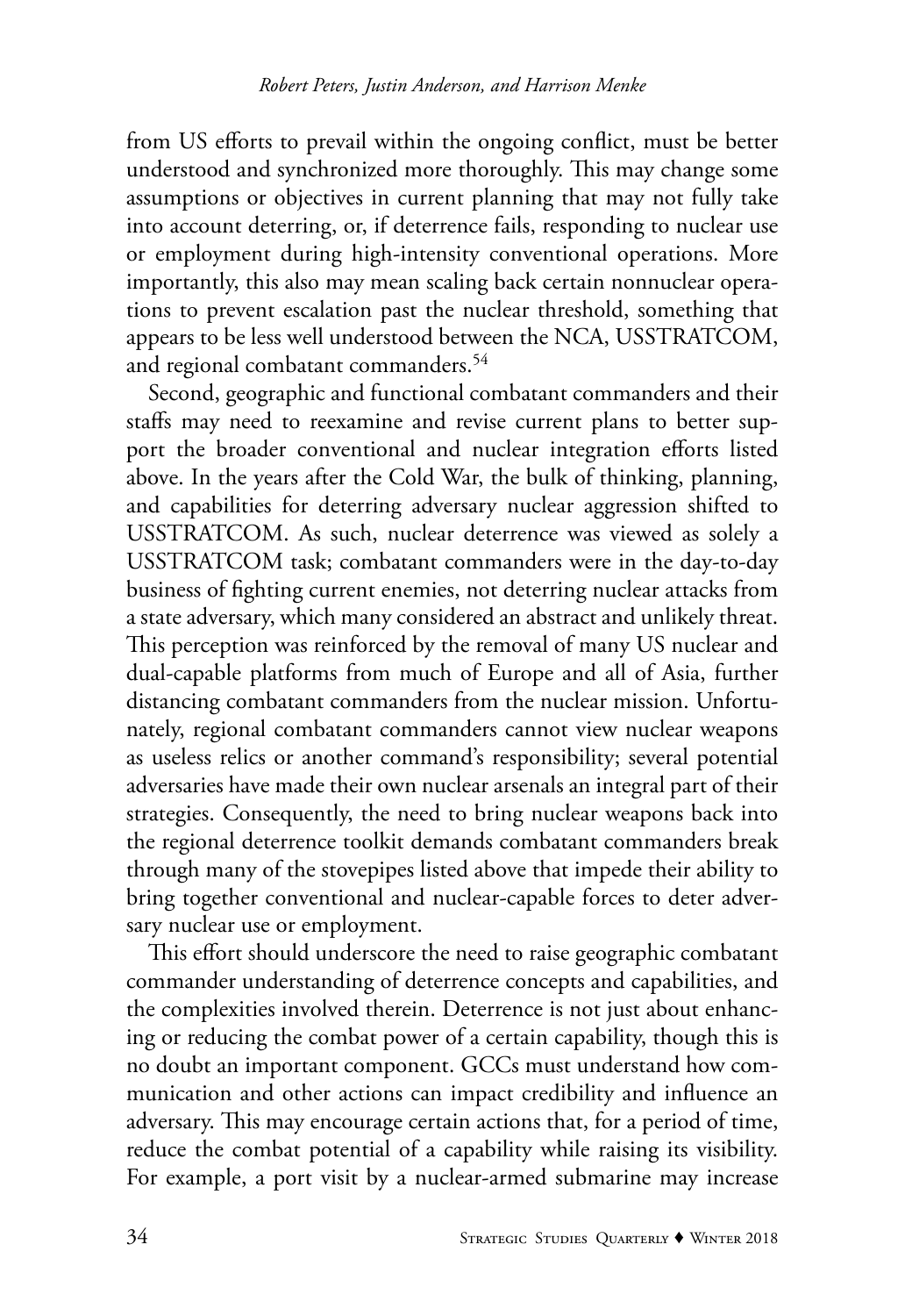that system's vulnerability to attack; however, it may also signal to an adversary the seriousness with which the United States takes a crisis or conflict, thereby bolstering deterrence. GCCs will also need to consider what actions intended to bolster deterrence (to include intrawar deterrence) may have the adverse effect and trigger escalation. This requires an in-depth understanding of the potential adversary, its strategic calculus, and possible redlines, to include how the adversary may perceive certain actions or strikes (conventional or nuclear). For example, targeting certain sites may provoke an unwanted response from a potential adversary who may perceive such action as overly aggressive or escalatory. This requires at least some capability for GCCs to plan and think through deterrence challenges, as well as continued support and sustainment of expanding deterrence education for current and future senior leaders.

Third, the Department of Defense should consider reviewing current exercises to ensure they effectively test the ability of nuclear and nonnuclear forces to operate together under the stress of a simulated regional nuclear crisis. The review should encompass both tabletop and actual military exercises and should include testing of command-andcontrol communications with allies and crisis communication mechanisms and channels with potential adversaries and any other key third parties. The rationale for the review is not that any of these components are not tested, nor that there are doubts regarding the effectiveness of any actor or asset involved. Rather, it would help improve the reintroduction of deterrence and combat operations under the nuclear shadow. Indeed, such reviews, and subsequent exercises, would be to determine whether all these moving parts could work together to protect US and allied interests despite operating under extraordinarily stressful and complex conditions. Should the review deem certain exercises inadequate or uncover seams and gaps, this effort could assist policy makers and commanders in identifying and addressing coordination and integration challenges in advance of a real-world crisis, strengthening integration. Improvements to exercises could include additional tabletop exercises at the highest level of authority, along with regional military exercises that seek to improve US force ability to work cohesively during a nuclear crisis or conflict. This could include exercises that seek to simultaneously coordinate nuclear and conventional operations to strengthen deterrence while also enhancing US conventional forces' ability to fight and win on battlefields that may include nuclear and other forms of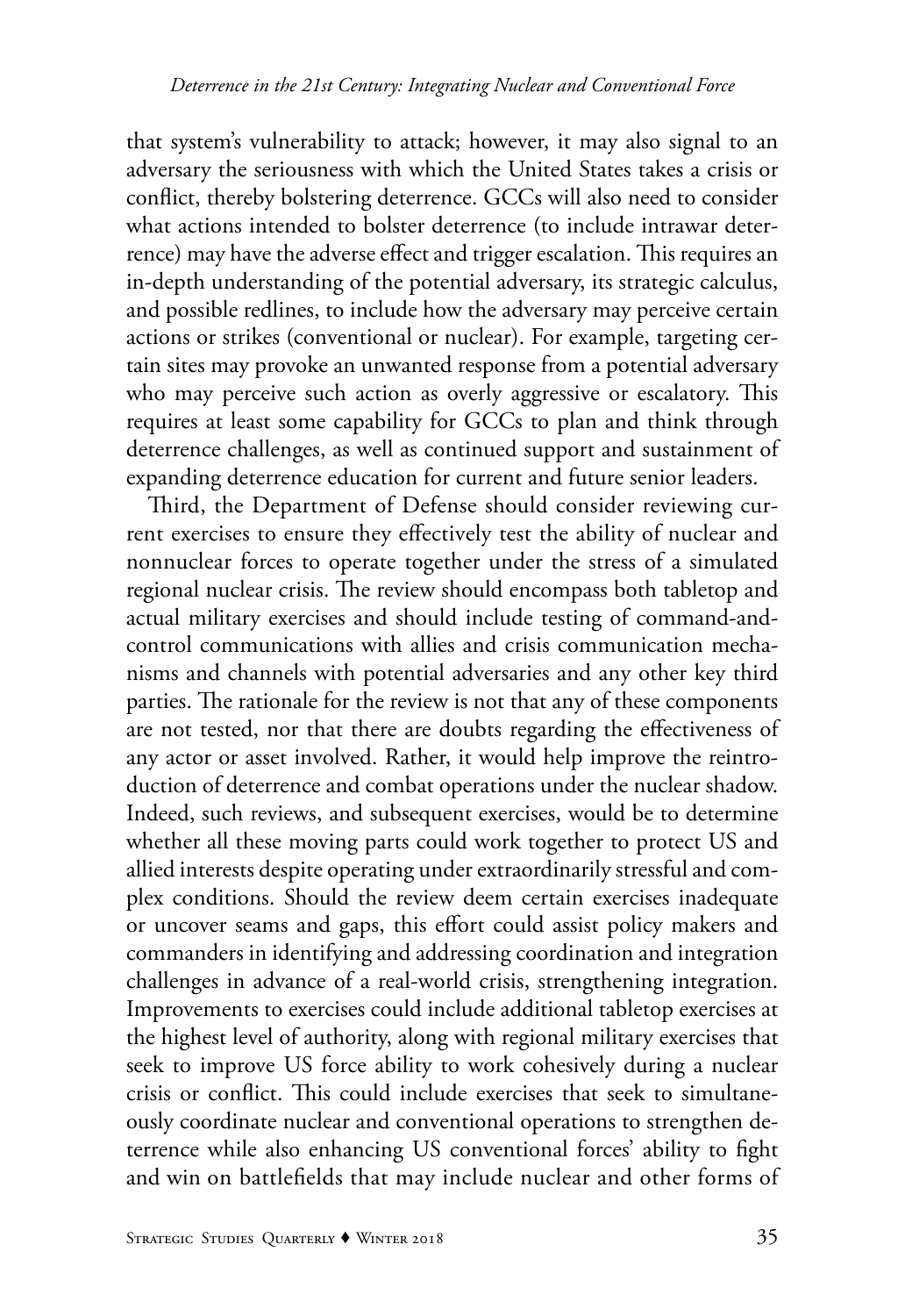unconventional forces. Understanding and harmonizing nuclear and nonnuclear forces is vital to successful integration and could potentially reduce or eliminate current conventional-nuclear stovepipes while improving the prospects for both conventional and nuclear deterrence.

Finally, the efforts by potential adversaries to hold the US homeland, US overseas bases, and allied homelands at risk suggests that deterring nuclear intimidation, coercion, and attacks may require the development of new concepts and models for better assessing and countering aggression that includes or is spearheaded by an adversary's nuclear forces. How can the United States better calibrate its own efforts at deterrence, which will likely feature a different mix of offensive and defensive forces than those fielded by its prospective opponents? A critically important task for the US national security community is to develop the tools and models that convince adversaries there is no profit in nuclear aggression.

A key challenge facing the United States and its allies is potential US adversaries integrating nuclear-capable forces into their broader political-military strategies, doctrines, and force postures. Despite this challenge, the United States has largely remained static and maintained a divide between the nuclear-capable and conventional forces within its broader military toolkit. The time has come for the United States to reintegrate its nuclear forces back into a broad range of strategies and operations aimed at deterring adversaries from engaging in hostile hybrid or nuclear actions. While modest, the actions proposed in this article will be useful in reducing the challenges that have impeded effective nuclear-conventional integration in the post–Cold War era. **NO** 

#### **Notes**

1. Department of Defense (DOD), *Nuclear Posture Review* (*NPR*) (Washington, DC: Office of the Secretary of Defense, February 2018), v, https://www.defense.gov/News/SpecialReports /2018NuclearPostureReview.aspx.

2. *See* Defense Intelligence Agency (DIA), *Global Nuclear Landscape 2018*, (Washington, DC: DIA, 2018), vi, https://www.defense.gov/portals/1/features/2018/0218\_NPR/img/Global \_Nuclear\_Landscape\_2018\_Final.pdf, which notes the trend of several countries, to include potential US adversaries, "developing nuclear weapons with smaller yields, improved precision, and increased range for military or coercive use on the battlefield." Within this paper, "use" describes a range of actions an actor can take with its nuclear forces below the threshold of actual employment. This can include bellicose rhetoric or threats from leaders or officials;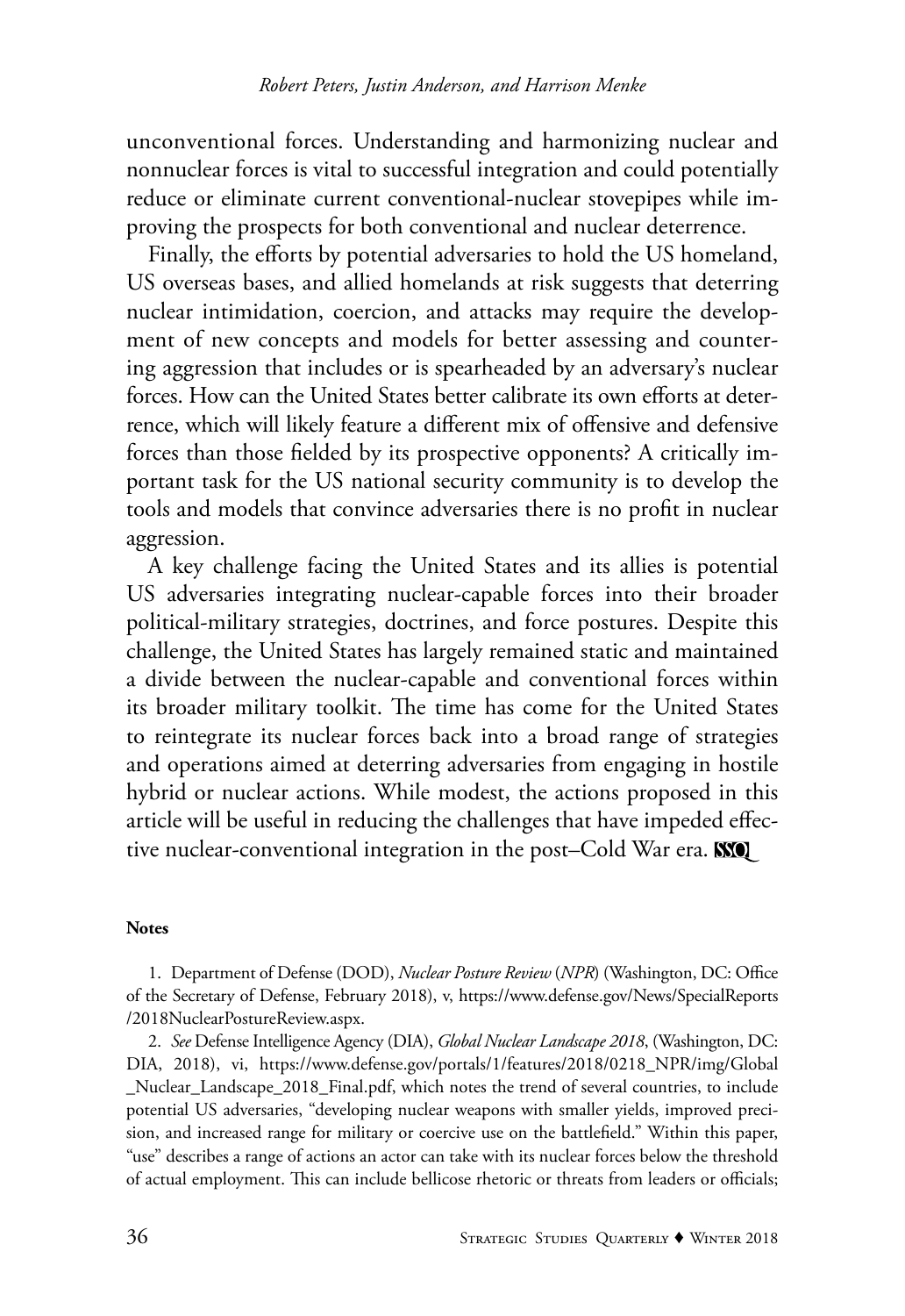signaling through force movements, exercises, or war games; as well as tests or other forms of capability improvements.

3. The boundaries of this region can extend beyond borders to include areas that have particular cultural, historical, or religious significance or resonance to a potential adversary and are inextricably linked, in their view, to the defense or well being of their homeland (such as Russia's so called Near-Abroad or the area within China's Nine-Dash Line). In many cases potential adversaries may also believe that, with regard to the area or region in question, a favorable asymmetry of stakes exists between them and the United States.

4. For example, Russia's use of a nuclear-conventional hybrid strategy during its invasion of Crimea caught the United States flat-footed. As noted by Rep. Mac Thornberry, during a 2016 hearing with the House Armed Services Committee, "Russia presents a full spectrum of threats, from a modern nuclear arsenal which Putin has threatened to use against conventional forces, to hybrid tactics based on deception and confusion and little green men. So far, NATO and the U.S. have grappled to find effective countermeasures." Opening statement of Rep. William M "Mac" Thornberry, R-Texas, chairman of the Committee on Armed Services, in *Full Spectrum Security Challenges in Europe and Their Effects on Deterrence and Defense*, 114th Cong., 2nd sess., 25 February 2016, https://www.gpo.gov/fdsys/pkg/CHRG -114hhrg99629/html/CHRG-114hhrg99629.htm. More broadly, as noted in the 2018 *NPR*, for much of the post–Cold War era US strategy was developed "amid a more benign nuclear environment and more amicable Great Power relations." DOD, *NPR*, vi. See also testimony by Gen John E. Hyten, commander US Strategic Command (USSTRATCOM), before the Senate Committee on Armed Services on 4 April 2017: "If you look back not just to the 2010 nuclear posture review, but if you look back 20 years—and that is across multiple administrations, multiple Congresses, change of leadership in the military—you see a fundamental de-emphasis of nuclear weapons in our national security strategy. And then look at what our adversaries have done in response to that. I think the assumption would be if we lower the reliance on nuclear weapons and our adversaries do the same thing, they did just the opposite." *Hearing to Receive Testimony on United States Strategic Command Programs*, Senate Armed Services Committee, 115th Cong., 1st sess., Stenographic Transcript, 4 April 2017, 22, https://www.armed-services.senate.gov/download/?id=C8B6CA1B-A24A-4FF5-9ED0 -EE6ED07BD6C7&download=1.

5. Joint Chiefs of Staff, *Joint Operations* (17 January 2017), xxiii, viii–7.

6. DOD, *NPR*, viii, 21, 37.

7. DOD, Department of Defense, *Deterrence Operations Joint Operating Concept*, ver. 2.0, 2006, 20–25, http://www.jcs.mil/Portals/36/Documents/Doctrine/concepts/joc\_deterrence .pdf?ver=2017-12-28-162015-337. For notable academic literature examples on deterrence, see Bernard Brodie, *Strategy in the Missile Age* (Princeton, NJ: Princeton University Press, 1959); Herman Kahn, *On Thermonuclear War* (Princeton, NJ: Princeton University Press, 1960); Thomas Schelling, *Arms and Influence* (New Haven, CT: Yale University Press, 1966); Robert Jervis, "Deterrence Theory Revisited," *World Politics* 31, no. 2 (January 1979): 289–324, https://doi.org/10.2307/2009945; Thomas Schelling, *The Strategy of Conflict* (Cambridge, MA: Harvard University Press, 1980); and Lawrence Freedman, *Deterrence* (Cambridge, UK: Polity Press, 2004).

8. Some analysts have questioned whether nuclear-armed states such as Russia do indeed consider the early or integrated use of nuclear weapons in their strategic posture. This view generally holds that (1) Russian doctrine does not call for early use of nuclear weapons and (2) recent military exercises do not expressly include simulated nuclear use via "non-strategic nuclear weapons." We disagree with these viewpoints. First, doctrine is poor indicator of a state's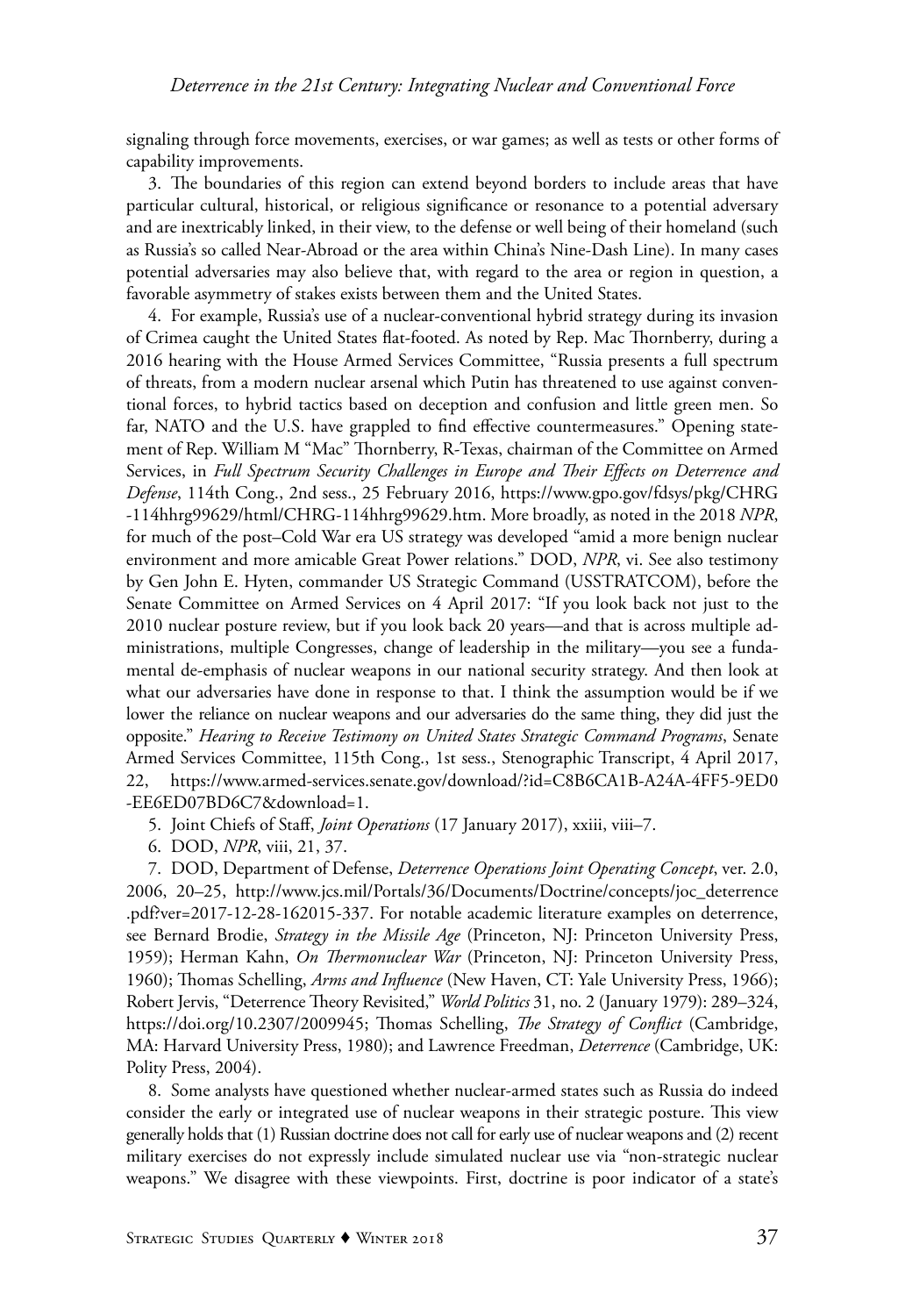intentions. During a crisis or conflict, nuclear use will be directed by the nation's leader and a handful of trusted individuals. Thus, options ruled out in doctrine maybe presented if viewed as necessary. Second, Russia and North Korea (and to some extent China) clearly think about nuclear weapons differently. Both nations prepare and exercise various nuclear strike options. In some cases, this is via long-range nuclear capabilities; in other cases, it is shorter-range "non-strategic" systems. Finally, we assert an adversary's holistic force posture is the most important indicator of an actor's intentions. As noted above, this includes doctrine, capability, exercises, statements of intent, and leadership perspectives, among other things. In Russia's case, Moscow maintains a capability that spans across the spectrum of nuclear use, from initial employment to large-scale attack. As such, Russia has the ability to select the proper tool for any particular challenge. This is not to say Russia would eagerly cross the nuclear threshold; rather, should the leaders in Moscow decide a nuclear option is necessary, Russia will be well-prepared to do so. For a good discussion on Russian nuclear force posture, see Dave Johnson, "Nuclear Weapons in Russia's Approach to Conflict," Fondation pour la Recherche Strategique, no. 6, 2016. For more skeptical views on Russian force posture, see Olga Oliker and Andrey Baklitskiy, "The Nuclear Posture Review and Russian 'De-Escalation': A Dangerous Solution to a Nonexistent Problem," *War on the Rocks* (blog), 20 February 2018, https://warontherocks.com/2018/02/nuclear-posture-review-russian-de-escalation-dangerous -solution-nonexistent-problem/; and Bruno Tertrais, "Russia's Nuclear Policy: Worrying for the Wrong Reasons," *Survival* 60, no. 2 (20 March 2018): 30–44, https://doi.org/10.1080 /00396338.2018.1448560.

9. This quote well known and regularly attributed to Sundarji. However, its original source is uncertain. For a few examples where the quote is used, see Robert Manning, "The Nuclear Age: The Next Chapter," *Foreign Policy*, no. 109 (Winter 1997–1998): 79, https://www.jstor .org/stable/1149463; Peter Wilson and Elbridge A. Colby Jr., *Fighting a Nuclear-Armed Regional Opponent: Is Victory Possible?* (Washington, DC: Center for Strategic and Budgetary Assessments, April 2008), ii; and George Perkovich, "If America Topples North Korea and Iran, What Happens Next?," *National Interest*, 17 November 2017, https://carnegieendowment .org/2017/11/17/if-america-topples-north-korea-and-iran-what-happens-next-pub-74771.

10. DOD, *NPR*.

11. Cheryl Pellerin, "STRATCOM Commander Describes Challenges of 21st Century Deterrence," DOD News, 17 August 2017, https://www.defense.gov/News/Article/Article/1281946 /stratcom-commander-describes-challenges-of-21st-century-deterrence/.

12. DOD, *Annual Report to Congress: Military and Security Developments Involving the People's Republic of China 2017* (Washington, DC: Office of the Secretary of Defense, 15 May 2017), https://dod.defense.gov/Portals/1/Documents/pubs/2017\_China\_Military\_Power \_Report.pdf; and *Russia Military Power* (Washington, DC: Defense Intelligence Agency, 2017), www.dia.mil/Military-Power-Publications.

13. "We are responding to being encircled by NATO arms and troops. The recent events, which are unfolding in keeping with the NATO Warsaw Summit, involve the deployment of ground forces from NATO countries (incidentally, including Germany) near our borders." Foreign Ministry of Russia, "Foreign Minister Sergey Lavrov's Remarks and Answers to Media Questions at a Joint Press Conference following a Meeting with Vice Chancellor and Federal Minister for Foreign Affairs of the Federal Republic of Germany Sigmar Gabriel, Moscow, March 9, 2017," transcript, 9 March 2017, http://www.mid.ru/en/web /guest/meropriyatiya\_s\_uchastiem\_ministra/-/asset\_publisher/xK1BhB2bUjd3/content /id/2669210. Many Chinese strategic thinkers also contend that the United States is seeking to surround or encircle China: "A final set of Chinese concerns . . . center on the way missile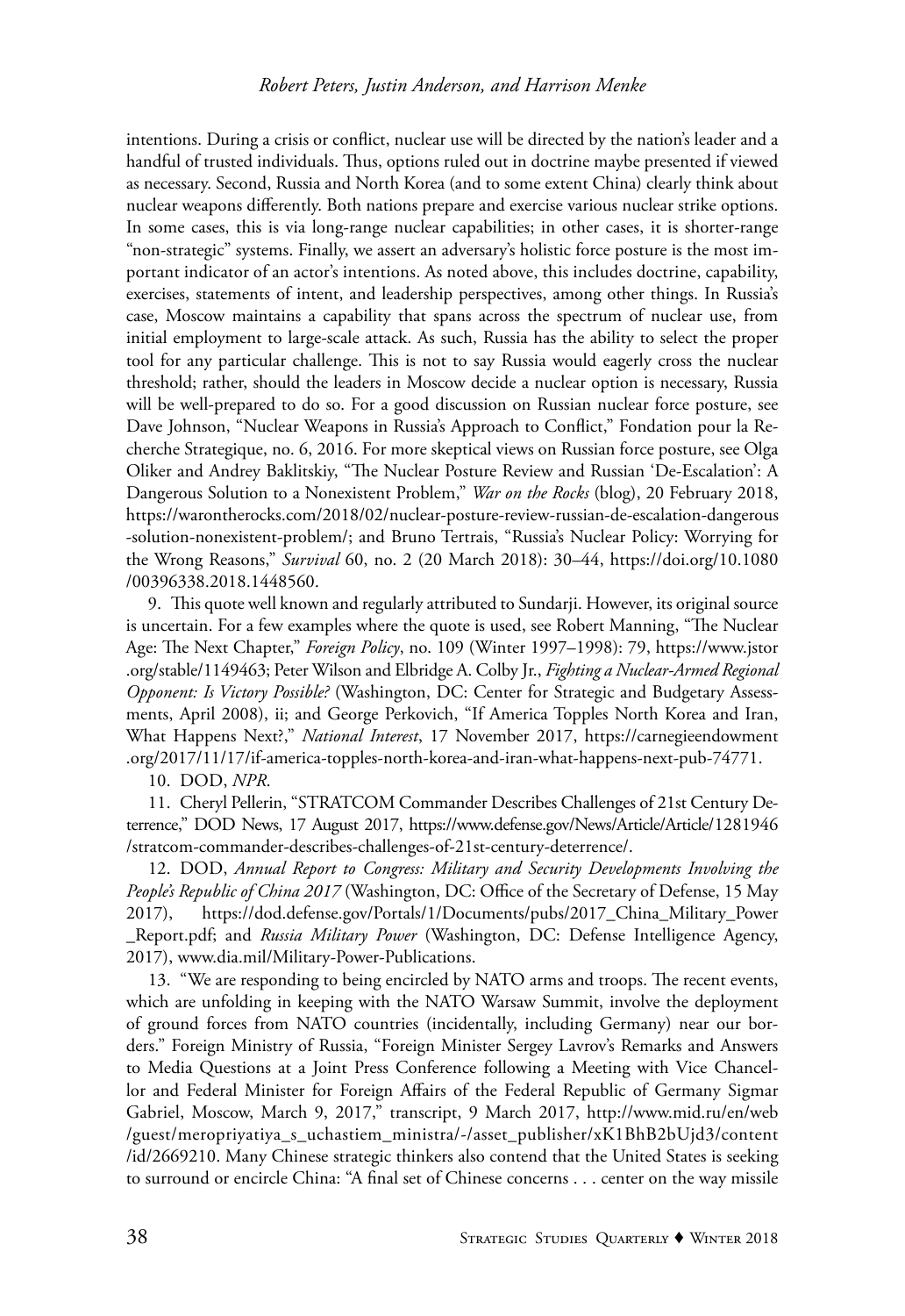defense cooperation with regional partners tightens and expands U.S. alliances in the region in *what appears to many Chinese to be a network of institutions containing China*. For instance, outspoken PLA Air Force colonel Xu Dai aired this view: 'China is in a crescent-shaped ring of encirclement. The ring begins in Japan, stretches through nations in the South China Sea to India, and ends in Afghanistan. Washington's deployment of antimissile systems around China's periphery forms a crescent-shaped encirclement.' *These concerns are aired widely*" (emphasis added). Christopher Twomey, *China's Offensive Missile Forces: Hearings before the US-China Economic and Security Review Commission*, 114th Cong., 1st sess., 1 April 2015, 66, https://www.uscc.gov/sites/default/files/transcripts/April%2001%2C%202015\_Hearing%20 Transcript\_0.pdf.

14. Russian Federation Ministry of Defense, *Russian National Security Strategy*, 31 December 2015.

15. "Spokesman for DPRK Foreign Ministry Slams U.S. Accusations Over its Measures for Bolstering Up Nuclear Deterrent for Self Defense," KCNA, 20 September 2016.

16. Dmitry Adamsky, "'If War Comes Tomorrow': Russian Thinking about Regional Nuclear Deterrence," *Journal of Slavic Military Studies* 27, no. 1 (2014): 169, http://doi.org/ctq3.

17. Lora Saalman, "Prompt Global Strike: China and the Spear," Daniel K. Inouye Asia-Pacific Center for Security Studies, April 2014, 3, https://apcss.org/wp-content /uploads/2014/04/APCSS\_Saalman\_PGS\_China\_Apr2014.pdf.

18. Alexei G. Arbatov, *The Transformation of Russian Military Doctrine: Lessons Learned from Kosovo and Chechnya*, Marshall Center Papers, no. 2 (Garmisch-Partenkirchen, Germany: George C. Marshall European Center for Security Studies, 2000): 18-19.

19. See examples in James M. Acton, *Silver Bullet? Asking the Right Questions About Conventional Prompt Global Strike* (Washington, DC: Carnegie Endowment for International Peace, 2013).

20. "North Korea Cites Muammar Gaddafi's Destruction in Nuclear Test Defence," *Telegraph*, 9 January 2016, https://www.telegraph.co.uk/news/worldnews/asia/north korea/12090658/North-Korea-cites-Muammar-Gaddafis-destruction-in-nuclear-test -defence.html.

21. For more in-depth discussions on potential adversaries evolving nuclear weapons strategies, see John K. Warden, *North Korea's Nuclear Posture: An Evolving Challenge for U.S. Deterrence*, Proliferation Papers, no. 58 (Paris: Institut Francais des Relations Internationales, March 2017), https://www.ifri.org/en/publications/etudes-de-lifri/proliferation-papers /north -koreas-nuclear-posture-evolving-challenge-us; Eric Heginbotham et al., *China's Evolving Nuclear Deterrent* (Santa Monica, CA: RAND Corporation Press, 2017), https://www.rand .org/pubs/research\_reports/RR1628.html; and Johnson, "Nuclear Weapons in Russia's Approach to Conflict."

22. For example, see Dmitry Adamsky, *Cross-Domain Coercion: The Current Russian Art of Strategy*, Proliferation Papers, no. 54 (Paris: Institut Francais des Relations Internationales, November 2015), https://www.ifri.org/en/publications/enotes/proliferation-papers/cross-domain -coercion-current-russian-art-strategy; and Michael S. Chase and Arthur Chan, *China's Evolving Approach to "Integrated Strategic Deterrence"* (Santa Monica, CA: RAND Corporation Press, 2016).

23. For some examples on potential nuclear war fighting, see "NDC Spokesman Warns U.S. of Nuclear Counter-Action," KCNA, 19 June 2016, www.kcna.co.jp/item/2016/201606 /news19/20160619-31ee.html; and Damien Sharkov, "Russia Practiced Nuclear Strike on Sweden: NATO Report," *Newsweek*, 4 February 2016.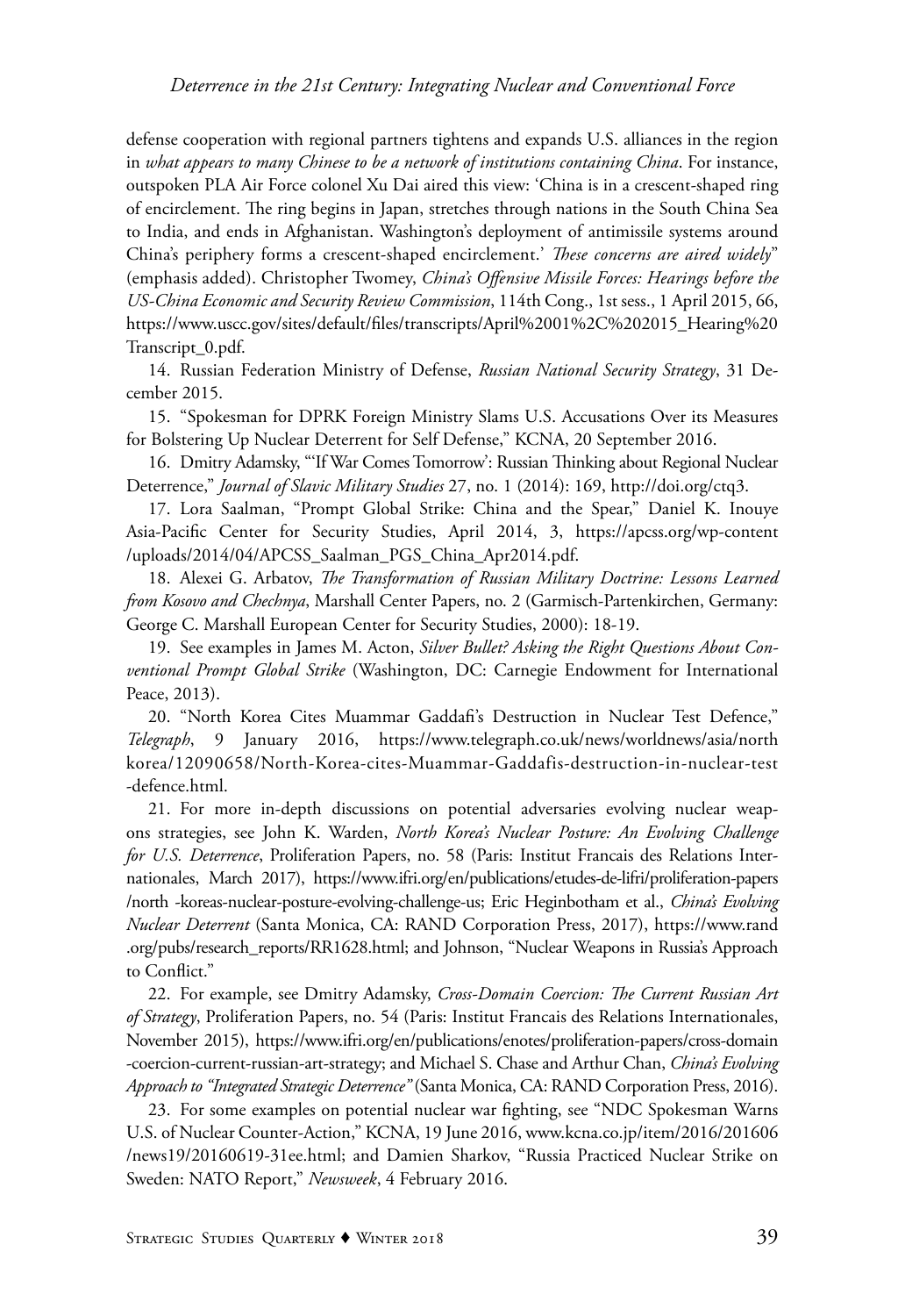24. Quoted in Jeffrey Lewis, "North Korea Is Practicing for Nuclear War," *Foreign Policy*, 9 March 2017, https://foreignpolicy.com/2017/03/09/north-korea-is-practicing-for -nuclear-war/.

25. Jens Stoltenberg, *The Secretary General's Annual Report 2015* (Brussels, Belgium: North Atlantic Treaty Organization Public Diplomacy Division, 2016), https://www.nato.int/nato \_static\_fl2014/assets/pdf/pdf\_2016\_01/20160128\_SG\_AnnualReport\_2015\_en.pdf.

26. Jacek Durkalec, *Nuclear-Backed 'Little Green Men': Nuclear Messaging in the Ukraine Crisis* (Warsaw, Poland: Polish Institute of International Affairs, July 2015).

27. Nuclear-armed potential adversary force postures (the collective of capabilities, readiness, and training) demonstrate a spectrum of nuclear-capable forces that include, among other things, ballistic and cruise missiles able to range varying distances (short, medium, intermediate, and intercontinental ranges) with flexible payloads. These options provide adversaries flexibility to use or actually employ nuclear-capable forces. For example, see DIA, *Global Nuclear Landscape*.

28. For example, see Adamsky, *Cross-Domain Coercion*; Dave Johnson, "Russia's Conventional Precision Strike Capabilities, Regional Crises, and Nuclear Thresholds," Livermore Papers on Global Security, no. 3 (Livermore, CA: Lawrence Livermore National Laboratory, February 2018), https://cgsr.llnl.gov/content/assets/docs/Precision-Strike-Capabilities -report-v3-7.pdf; Michael S. Chase and Arthur Chan, 2016; Thomas Christensen, "The Meaning of the Nuclear Evolution: China's Strategic Modernization and U.S.–China Security Relations," *Journal of Strategic Studies* 35, no. 4 (2012): 447–87, https://doi.org/10.1080/01 402390.2012.714710; and Elsa B. Kania "China's Strategic Arsenals in a New Era," *Bulletin of the Atomic Scientists*, 20 April 2018, https://thebulletin.org/china%E2%80%99s-strategic -arsenals-new-era11716.

29. Johnson, "Nuclear Weapons in Russia's Approach to Conflict," 70.

30. "Recent Drills Demonstrate High Combat Readiness of Russia's Strategic Nuclear Forces, *TASS*, 2 November 2015, http://tass.com/defense/833689.

31. Durkalec, "Nuclear-Backed 'Little Green Men'"; and Adamsky, *Cross-Domain Coercion*.

32. Chase and Chan, *China's Evolving Approach*, iii.

33. "China Needs More Nuclear Warheads to Deter US Threat, Military Says," *South China Morning Post*, 30 January 2018, https://www.scmp.com/news/china/diplomacy-defence /article/2131261/china-needs-more-nuclear-warheads-deter-us-threat.

34. *See* Brad Roberts, *The Case for U.S. Nuclear Weapons in the 21st Century* (Stanford, CA: Stanford University Press, 2016): 245.

35. For example, Chinese military analysts describe China's "Nuclear Counterattack Campaign" in escalation control terms, noting strikes should be crafted to achieve objectives and terminate a nuclear war. Similarly, Russian analysts note that Russia can inflict "tailored damage" that does not provoke unwanted escalation after nuclear employment. For both Russia and China—and presumably North Korea—the inherent assumption is that an appropriate amount of damage can be tailored to an opponent to achieve their objectives and prevent escalation after nuclear employment. *See* Michael Chase, Andrew Erickson, and Christopher Yeaw, "The Future of Chinese Nuclear Policy and Strategy," in *Strategy in the Second Nuclear Age*, ed. Toshi Yoshihara and James R. Holmes (Washington, DC: Georgetown University Press, 2012); and Nikolai N. Sokov, "Why Russia Calls a Limited Nuclear Strike 'De-Escalation,'" *Bulletin of the Atomic Scientists*, 13 March 2014, https://thebulletin.org /why-russia-calls-limited-nuclear-strike-de-escalation.

36. DOD, *Annual Report to Congress*, 28; Xinhua, "China Inaugurates PLA Rocket Force as Military Reform Deepens," 1 January 2016, http://www.xinhuanet.com/english/2016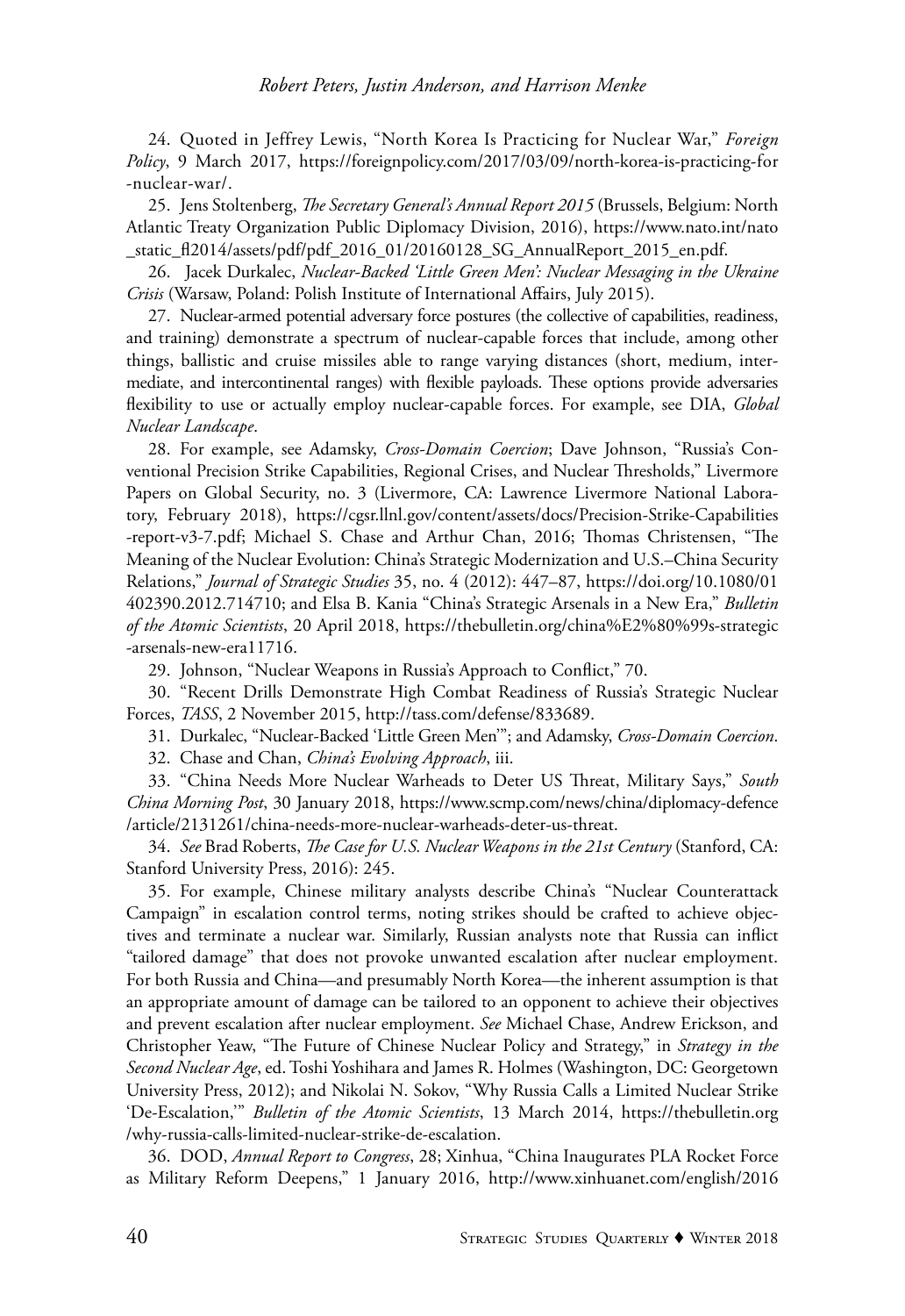-01/01/c\_134970564.htm; and "Law on Consolidating Position of Nuclear Weapons State," KCNA, 1 April 2013.

37. DIA, *Global Nuclear Landscape 2018*, vi.

38. DOD, *Annual Report to Congress*, 8; DOD, *Military and Security Developments Involving the Democratic People's Republic of Korea,* 13-14; and National Air and Space Intelligence Center (NASIC), *Ballistic and Cruise Missile Threat*, 2017, http://www.nasic.af.mil/Portals/19/images /Fact%20Sheet%20Images/2017%20Ballistic%20and%20Cruise%20Missile%20Threat \_Final\_small.pdf?ver=2017-07-21-083234-343. "According to the U.S. Department of Defense, China possesses up to 1,800 theater-range land-based ballistic and cruise missiles, most of which are mounted on road-mobile transporter-erector-launchers and are thus capable of hiding and relocating in China's complex terrain. The revolution in missile and sensor technology has greatly increased the accuracy of ballistic and cruise missiles and lowered the relative cost of these munitions. Finally, China is assembling a multi-dimensional sensor, command, and communications network that by next decade should allow it to effectively employ the platforms and munitions in its inventory." China's Offensive Missile Forces, Prepared Statement by Robert Haddick, *Hearing before the U.S. China Economic and Security Review Commission*, 114th Cong., 1st sess., 1 April 2015, 108, https://www.uscc.gov/sites/default/files/transcripts /April%2001%2C%202015\_Hearing%20Transcript\_0.pdf. While not all of these missiles are necessarily dual-capable, many are either dual-capable or resemble dual-capable systems. In addition, NASIC's 2017 report notes: "China continues to deploy nuclear-armed mediumrange ballistic missiles to maintain regional nuclear deterrence, and its long-term, comprehensive military modernization is improving the capability of its conventionally-armed ballistic missile force to conduct high intensity, regional military operations, including "anti-access and area denial" (A2/AD) operations." *Ballistic and Cruise Missile Threat*, 22.

39. Andrew Roth, "Vladimir Putin's Massive, Triple-Decker War Room Revealed," *Washington Post*, 21 November 2015, https://www.washingtonpost.com/news/worldviews /wp/2015/11/21/vladimir-putins-massive-triple-decker-war-room-revealed/?utm\_term= .a21c77dff196; CGTN, "China's Rocket Force Conducts First Drill of New Year," 3 January 2016, https://www.youtube.com/watch?v=RLq9raPMwDo; CGTN, "PLA Rocket Force Brigade Holds Night Combat Drill," 18 April 2018, https://www.youtube.com/watch?v=LeOeHJN5RsM; and KCNA, "Kim Jong Un Supervises Test-fire of Ballistic Missile," 22 May 2017.

40. Vladimir Putin, Presidential Address to the Federal Assembly, 1 March 2018, http:// en.kremlin.ru/events/president/news/56957. The address, which featured a number of visual graphics and video and computer animation clips, included a computer animation of a simulated ballistic missile strike on Florida (indeed, the part of Florida where Mar-a-Lago is located). *See also* Stoltenberg, *Secretary General's Annual Report*, 19; and Motoko Rich, "North Korea Launch Could Be Test of New Attack Strategy, Japan Analysts Say," *New York Times*, 6 March 2017, https://www.nytimes.com/2017/03/06/world/asia/north-korea-missiles-japan.html.

41. "China's 'Rocket Force' Conducts First Drill of New Year," CGTN, 3 January 2016, https://www.youtube.com/watch?v=RLq9raPMwDo. Within the clip, the opponent is described as a "permanent enemy, the Blue Team, a specialized IT troop that posed trouble through electromagnetic waves." S*ee also* "PLA Rocket Force brigade holds night combat drill," CGTN, 18 April 2018, https://www.youtube.com/watch?v=LeOeHJN5RsM.

42. For example, consider a scenario where on the eve of crisis an adversary disperses a number of dual-capable intermediate-range mobile ballistic missiles. If the United States is uncertain of whether they are armed with conventional or nuclear warheads, a US commander may hesitate to attack these systems (and thus potentially escalate a "conventional"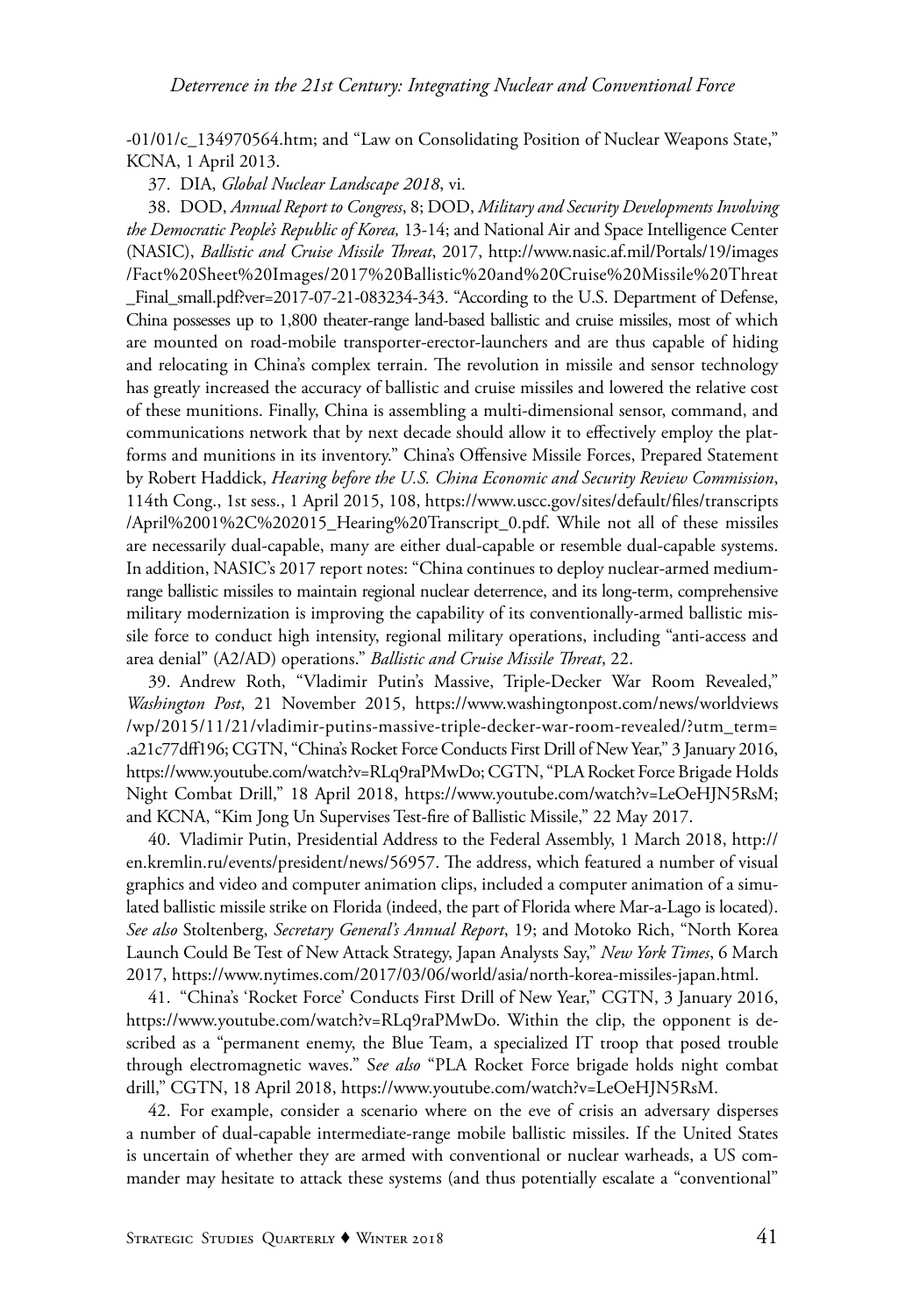crisis or conflict into a nuclear crisis or conflict) even though they pose a direct and strategically significant risk to a deployed task force, forward bases, or key transport/resupply nodes.

43. DOD, "Remarks by Secretary Carter to Troops at Minot Air Force Base, North Dakota," 26 September 2016, http://www.defense.gov/News/Transcripts/Transcript-View /Article/956079/remarks-by-secretary-carter-to-troops-at-minot-air-force-base-north-dakota; Robert Scher, Statement before the Senate Armed Services Subcommittee on Strategic Forces, 9 February 2016, 3, http://www.armed-services.senate.gov/imo/media/doc/Scher\_02-09-16. pdf; and David Trachtenberg and John Hyten, "Nuclear Posture Review Conference," National Defense University, 16 February 2018, https://www.c-span.org/video/?441268-2 /nuclear-posture-review-part-1.

44. Vincent A. Manzo, "After the First Shots: Managing Escalation in Northeast Asia," *Joint Force Quarterly* 77 (April 2017), http://ndupress.ndu.edu/JFQ/Joint-Force-Quarterly-77 /Article/581877/after-the-first-shots-managing-escalation-in-northeast-asia/; Keith Payne, John S. Foster Jr., Kathleen Bailey, Kevin Chilton, Elbridge Colby, Matthew Costlow, et al, *A New Nuclear Review for a New Age* (Fairfax, VA: National Institute Press, 2017), http:// www.nipp.org/wp-content/uploads/2017/06/A-New-Nuclear-Review-final.pdf; Keith Payne, "New Threat Realities and Deterrence Requirements," National Institute for Public Policy Information Series, no. 415, 30 January 2017, http://www.nipp.org/wp-content /uploads /2017/01/IS-415.pdf; Vincent Manzo and Aaron R. Miles, "The Logic of Integrating Conventional and Nuclear Planning," *Arms Control Today*, November 2016, https://www .armscontrol.org/ACT/2016\_11/Features/The-Logic-of-Integrating-Conventional-and-Nuclear -Planning; Brad Roberts, *Extended Deterrence and Strategic Stability in Northeast Asia*, Visiting Scholar Paper Series, no. 1 (Tokyo: National Institute for Defense Studies, 9 August 2013), http://www.nids.mod.go.jp/english/publication/visiting/pdf/01.pdf; Elaine Bunn, "Can Deterrence be Tailored?," *Strategic Forum* no. 225, National Defense University Institute for National Strategic Studies; and Elbridge Colby and Burgess Laird, "Managing Escalation and Limiting War to Achieve National Objectives in a Conflict in the Western Pacific," CNAS Paper, August 2016, http://hdl.handle.net/10945/49800.

45. DOD, *NPR*, viii, 21, 36, 57, 58.

46. This is not to say there have not been important improvements. The 2018 Nuclear Posture Review brought with it a renewed focus on nuclear deterrence in professional military education. However, shortfalls in curriculum dedicated to deterrence remain. Often nuclear deterrence is captured in only a handful of electives (if offered) or implicitly woven into broader course lessons; as such, deterrence education for the majority of officers across the services continues to fall short of developing comprehensive knowledge of either the role of US nuclear forces in deterrence or the deterrence and allied assurance challenges posed by adversary nuclear forces and hybrid nuclear-conventional forces. *See* Paul I. Bernstein, "Deterrence in Professional Military Education," *Air and Space Power Journal* 29, no. 4 (July-August 2015): 84–88, https://www.airuniversity.af.mil/Portals/10/ASPJ/journals/Volume-29 \_Issue-4/C-Bernstein.pdf.

47. DOD, *NPR*, 21. "U.S. forces will ensure their ability to integrate nuclear and nonnuclear military planning and operations. Combatant Commands and Service components will be organized and resourced for this mission, and will plan, train, and exercise to integrate U.S. nuclear and non-nuclear forces and operate in the face of adversary nuclear threats and attacks."

48. See, for example, figure VI-1, "The Conflict Continuum" in *Joint Operations*. Joint Publication 3-0, *Joint Operations*, 17 January 2017: vi–2.

49. We note that there are likely more areas of separation that must be removed for full integration. However, this approach is more detailed and concrete—and thus more helpful—than